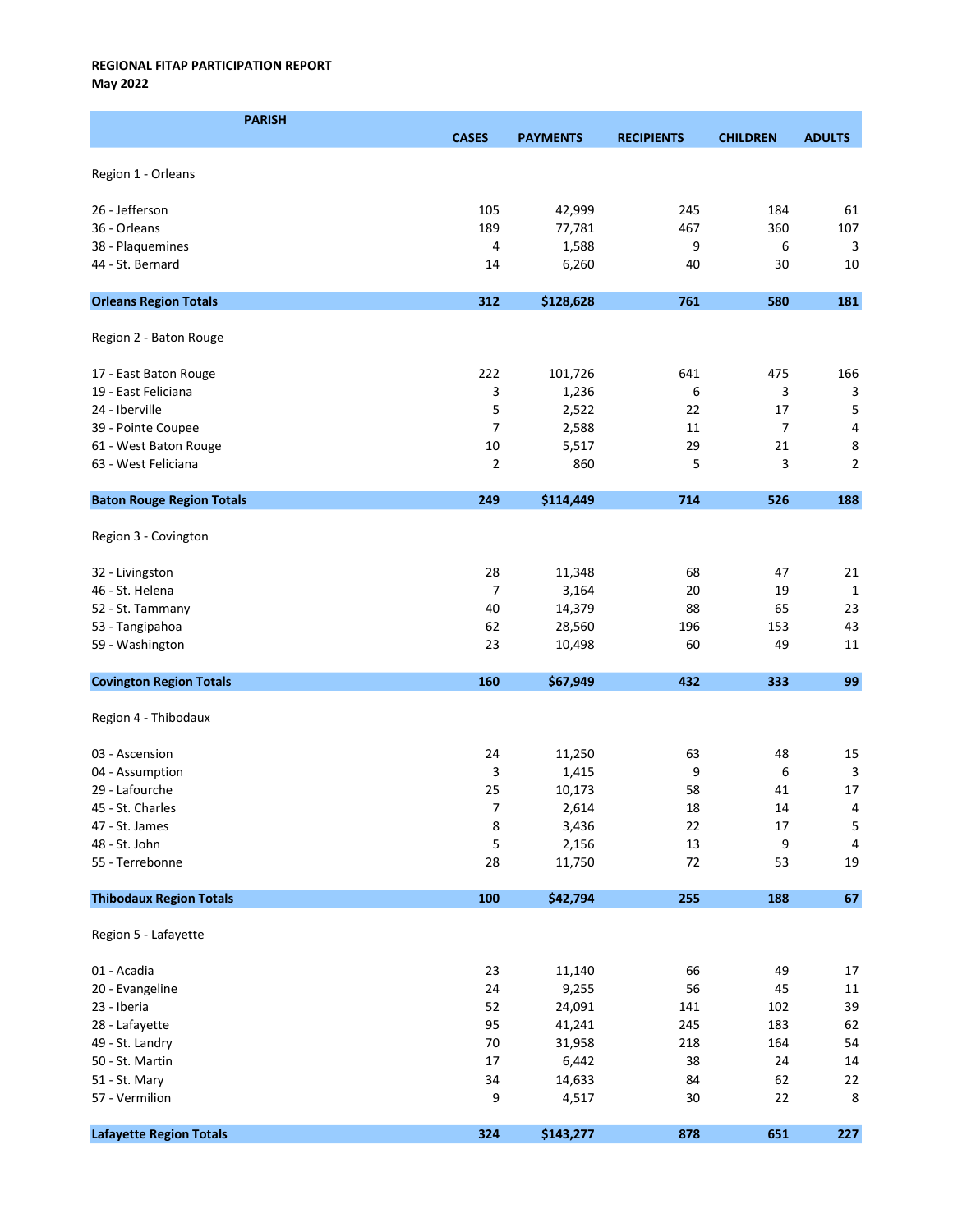May 2022

| <b>PARISH</b>                     |              |                 |                   |                 |                           |
|-----------------------------------|--------------|-----------------|-------------------|-----------------|---------------------------|
|                                   | <b>CASES</b> | <b>PAYMENTS</b> | <b>RECIPIENTS</b> | <b>CHILDREN</b> | <b>ADULTS</b>             |
|                                   |              |                 |                   |                 |                           |
| Region 6 - Lake Charles           |              |                 |                   |                 |                           |
| 02 - Allen                        | 10           | 3,872           | 24                | 17              | $\overline{7}$            |
| 06 - Beauregard                   | 9            | 3,768           | 22                | 15              | $\overline{7}$            |
| 10 - Calcasieu                    | 53           | 23,733          | 147               | 114             | 33                        |
| 12 - Cameron                      | 0            | 0               | 0                 | 0               | $\pmb{0}$                 |
| 27 - Jefferson Davis              |              |                 |                   |                 | 5                         |
|                                   | 10           | 3,717           | 24                | 19              |                           |
| <b>Lake Charles Region Totals</b> | 82           | \$35,090        | 217               | 165             | 52                        |
| Region 7 - Alexandria             |              |                 |                   |                 |                           |
| 05 - Avoyelles                    | 20           | 8,550           | 60                | 46              | 14                        |
| 13 - Catahoula                    | 3            | 1,056           | 6                 | 6               | $\mathbf 0$               |
| 15 - Concordia                    | 16           | 8,276           | 45                | 41              | 4                         |
| 22 - Grant                        | 6            | 2,056           | 15                | 9               | 6                         |
| 30 - Lasalle                      | 6            | 3,610           | 17                | 14              | 3                         |
| 40 - Rapides                      | 54           | 20,832          | 128               | 99              | 29                        |
| 58 - Vernon                       | 8            | 4,942           | 18                | 13              | 5                         |
|                                   |              |                 |                   |                 | $\overline{2}$            |
| 64 - Winn                         | 6            | 3,792           | 16                | 14              |                           |
| <b>Alexandria Region Totals</b>   | 119          | \$53,114        | 305               | 242             | 63                        |
| Region 8 - Shreveport             |              |                 |                   |                 |                           |
| 08 - Bossier                      | 31           | 12,957          | 74                | 56              | 18                        |
| 09 - Caddo                        | 151          | 66,283          | 402               | 310             | 92                        |
| 14 - Claiborne                    | 5            | 1,800           | 10                | 9               | $\mathbf{1}$              |
| 16 - DeSoto                       | 10           | 4,800           | 29                | 23              | 6                         |
| 35 - Natchitoches                 | 24           | 10,984          | 69                | 56              | 13                        |
| 41 - Red River                    | 4            | 1,696           | 10                | 10              | $\mathbf 0$               |
| 43 - Sabine                       | 9            | 4,370           | 26                | 22              | 4                         |
| 60 - Webster                      | 14           | 5,297           | 33                | 25              | 8                         |
| <b>Shreveport Region Totals</b>   | 248          | \$108,187       | 653               | 511             | 142                       |
|                                   |              |                 |                   |                 |                           |
| Region 9 - Monroe                 |              |                 |                   |                 |                           |
| 07 - Bienville                    | 8            | 3,444           | 16                | 12              | $\overline{4}$            |
| 11 - Caldwell                     | 4            | 1,519           | 9                 | 6               | $\ensuremath{\mathsf{3}}$ |
| 18 - East Carroll                 | 0            | $\pmb{0}$       | 0                 | 0               | 0                         |
| 21 - Franklin                     | 7            | 3,476           | 17                | 12              | 5                         |
| 25 - Jackson                      | 8            | 2,804           | 15                | 10              | 5                         |
| 31 - Lincoln                      | 21           | 8,388           | 51                | 37              | $14\,$                    |
| 33 - Madison                      | $11\,$       | 3,812           | 27                | 20              | $\overline{7}$            |
| 34 - Morehouse                    | 30           | 11,889          | 76                | 56              | 20                        |
| 37 - Ouachita                     | 117          | 51,767          | 342               | 256             | 86                        |
| 42 - Richland                     | 8            |                 | 22                | 16              | $\boldsymbol{6}$          |
|                                   |              | 3,412           |                   |                 |                           |
| 54 - Tensas                       | 5            | 2,162           | 14                | 11              | $\ensuremath{\mathsf{3}}$ |
| 56 - Union                        | 3            | 1,166           | $\overline{7}$    | 4               | $\mathsf 3$               |
| 62 - West Carroll                 | 5            | 2,505           | 13                | 8               | 5                         |
| <b>Monroe Region Totals</b>       | 227          | \$96,344        | 609               | 448             | 161                       |
| <b>Others Totals</b>              | 5            | 2,022           | 12                | $\pmb{8}$       | $\overline{\mathbf{4}}$   |
| <b>STATE TOTALS</b>               | 1,826        | \$791,854       | 4,836             | 3,652           | 1,184                     |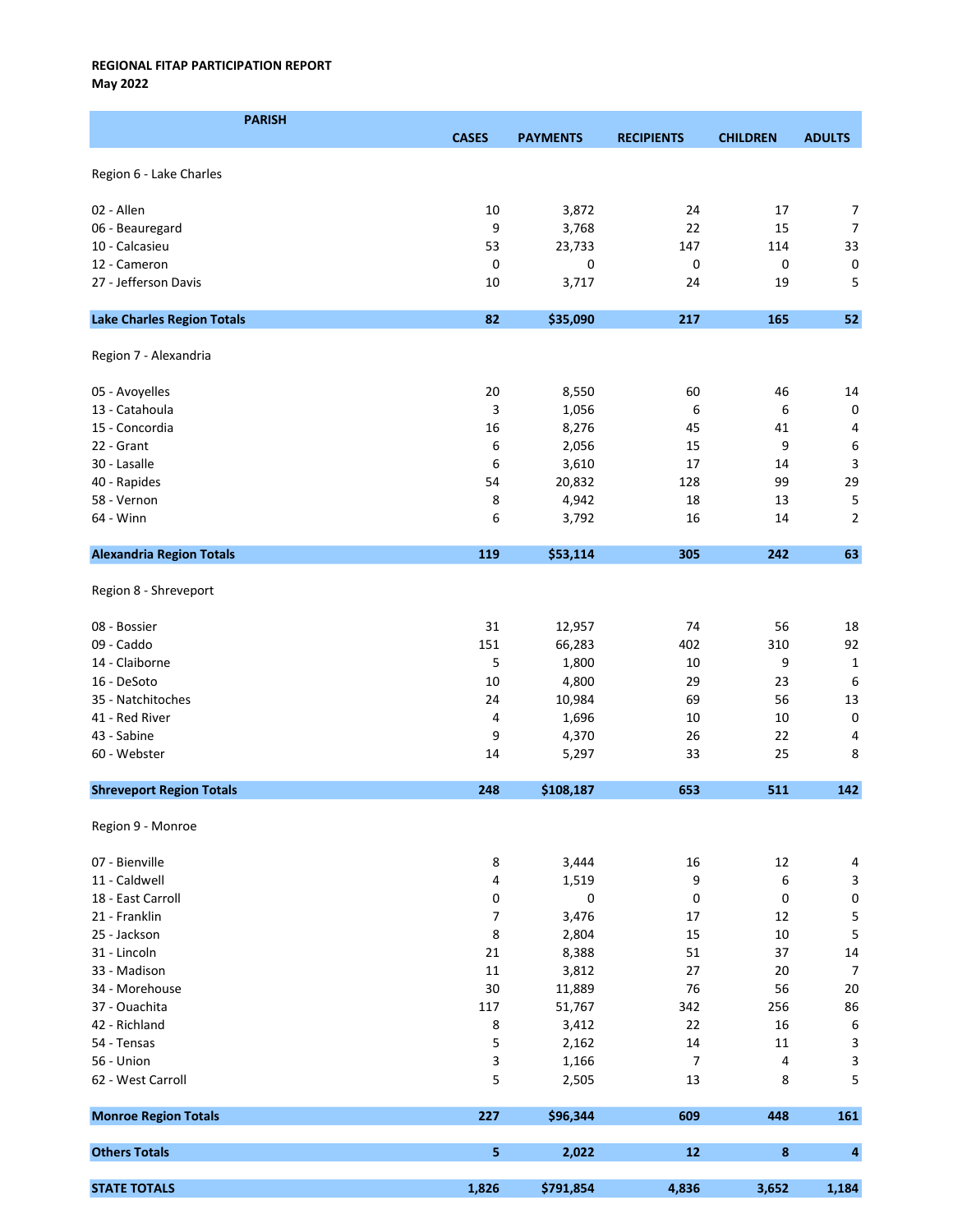| <b>PARISH</b>                    |                  |                 |                   |                 |                  |
|----------------------------------|------------------|-----------------|-------------------|-----------------|------------------|
|                                  | <b>CASES</b>     | <b>PAYMENTS</b> | <b>RECIPIENTS</b> | <b>CHILDREN</b> | <b>ADULTS</b>    |
|                                  |                  |                 |                   |                 |                  |
| Region 1 - Orleans               |                  |                 |                   |                 |                  |
|                                  |                  |                 |                   |                 |                  |
| 26 - Jefferson                   | 98               | 42,295          | 228               | 171             | 57               |
| 36 - Orleans                     | 189              | 77,375          | 461               | 356             | 105              |
| 38 - Plaquemines                 | 5<br>11          | 2,156           | 13                | 9<br>25         | 4                |
| 44 - St. Bernard                 |                  | 4,344           | 32                |                 | 7                |
| <b>Orleans Region Totals</b>     | 303              | \$126,170       | 734               | 561             | 173              |
| Region 2 - Baton Rouge           |                  |                 |                   |                 |                  |
| 17 - East Baton Rouge            | 197              | 95,771          | 559               | 414             | 145              |
| 19 - East Feliciana              | 1                | 484             | 3                 | $\overline{2}$  | 1                |
| 24 - Iberville                   | $\overline{7}$   | 4,986           | 30                | 23              | $\overline{7}$   |
| 39 - Pointe Coupee               | 6                | 2,080           | 9                 | 6               | 3                |
| 61 - West Baton Rouge            | 8                | 3,276           | 20                | 15              | 5                |
| 63 - West Feliciana              | $\overline{2}$   | 810             | 5                 | 3               | $\overline{2}$   |
| <b>Baton Rouge Region Totals</b> | 221              | \$107,407       | 626               | 463             | 163              |
|                                  |                  |                 |                   |                 |                  |
| Region 3 - Covington             |                  |                 |                   |                 |                  |
| 32 - Livingston                  | 28               | 11,353          | 66                | 45              | 21               |
| 46 - St. Helena                  | 7                | 3,296           | 21                | 20              | 1                |
| 52 - St. Tammany                 | 41               | 16,090          | 94                | 71              | 23               |
| 53 - Tangipahoa                  | 57               | 28,643          | 181               | 143             | 38               |
| 59 - Washington                  | 18               | 9,568           | 46                | 38              | 8                |
|                                  |                  |                 |                   |                 |                  |
| <b>Covington Region Totals</b>   | 151              | \$68,950        | 408               | 317             | 91               |
| Region 4 - Thibodaux             |                  |                 |                   |                 |                  |
| 03 - Ascension                   | 21               | 10,018          | 56                | 43              | 13               |
| 04 - Assumption                  | $\overline{2}$   | 1,052           | $\overline{7}$    | 5               | $\overline{2}$   |
| 29 - Lafourche                   | 21               | 8,510           | 50                | 37              | 13               |
| 45 - St. Charles                 | $10\,$           | 3,799           | 26                | 20              | $\boldsymbol{6}$ |
| 47 - St. James                   | 8                | 4,512           | 22                | 17              | 5                |
| 48 - St. John                    | 4                | 1,780           | 11                | $\bf 8$         | $\mathsf 3$      |
| 55 - Terrebonne                  | 29               | 13,309          | 77                | 58              | 19               |
| <b>Thibodaux Region Totals</b>   | 95               | \$42,980        | 249               | 188             | $\bf 61$         |
| Region 5 - Lafayette             |                  |                 |                   |                 |                  |
|                                  |                  |                 |                   |                 |                  |
| 01 - Acadia                      | 21               | 10,942          | 58                | 43              | 15               |
| 20 - Evangeline                  | 23               | 9,209           | 55                | 44              | $11\,$           |
| 23 - Iberia                      | 48               | 22,094          | 137               | 101             | 36               |
| 28 - Lafayette                   | 96               | 40,635          | 241               | 180             | 61               |
| 49 - St. Landry                  | 66               | 30,850          | 199               | 151             | 48               |
| 50 - St. Martin                  | 18               | 8,376           | 40                | 25              | 15               |
| 51 - St. Mary                    | 32               | 12,651          | 78                | 58              | $20\,$           |
| 57 - Vermilion                   | $\boldsymbol{7}$ | 2,366           | 23                | 17              | 6                |
| <b>Lafayette Region Totals</b>   | 311              | \$137,123       | 831               | 619             | 212              |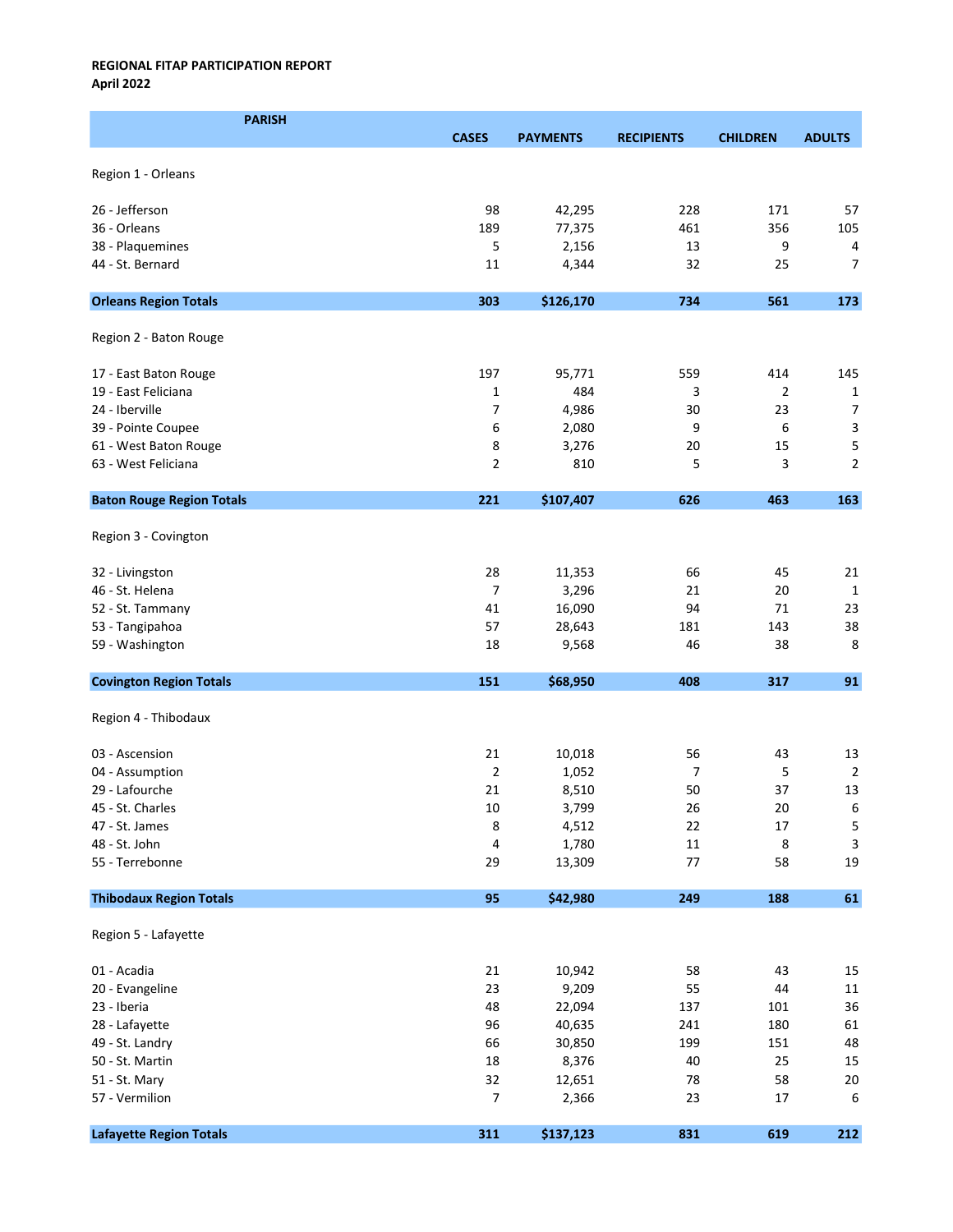| <b>PARISH</b>                     |                  |                 |                   |                 |                                |
|-----------------------------------|------------------|-----------------|-------------------|-----------------|--------------------------------|
|                                   | <b>CASES</b>     | <b>PAYMENTS</b> | <b>RECIPIENTS</b> | <b>CHILDREN</b> | <b>ADULTS</b>                  |
|                                   |                  |                 |                   |                 |                                |
| Region 6 - Lake Charles           |                  |                 |                   |                 |                                |
| 02 - Allen                        | 10               | 3,872           | 24                | 17              | 7                              |
| 06 - Beauregard                   | $10\,$           | 5,064           | 23                | 16              | 7                              |
|                                   | 52               |                 |                   | 112             |                                |
| 10 - Calcasieu                    |                  | 26,065          | 147               |                 | 35                             |
| 12 - Cameron                      | 0                | 0               | 0                 | 0               | $\pmb{0}$                      |
| 27 - Jefferson Davis              | 11               | 4,096           | 26                | 20              | 6                              |
| <b>Lake Charles Region Totals</b> | 83               | \$39,097        | 220               | 165             | 55                             |
| Region 7 - Alexandria             |                  |                 |                   |                 |                                |
| 05 - Avoyelles                    | 18               | 9,386           | 51                | 38              | 13                             |
| 13 - Catahoula                    | 3                | 1,056           | 6                 | 6               | $\pmb{0}$                      |
| 15 - Concordia                    | 14               | 6,004           | 37                | 35              | $\mathbf 2$                    |
| 22 - Grant                        |                  |                 |                   | 9               | 6                              |
|                                   | 6                | 2,735           | 15                |                 |                                |
| 30 - Lasalle                      | 4                | 2,266           | 12                | 10              | $\mathbf 2$                    |
| 40 - Rapides                      | 50               | 19,412          | 115               | 91              | 24                             |
| 58 - Vernon                       | 8                | 3,338           | 22                | 18              | 4                              |
| 64 - Winn                         | 5                | 1,627           | 9                 | 7               | $\overline{2}$                 |
| <b>Alexandria Region Totals</b>   | 108              | \$45,824        | 267               | 214             | 53                             |
| Region 8 - Shreveport             |                  |                 |                   |                 |                                |
| 08 - Bossier                      | 31               | 11,260          | 66                | 48              | 18                             |
| 09 - Caddo                        | 145              | 65,731          | 389               | 303             | 86                             |
| 14 - Claiborne                    | 4                | 1,348           | 7                 | 7               | $\pmb{0}$                      |
| 16 - DeSoto                       | 9                | 3,524           | 23                | 18              | 5                              |
| 35 - Natchitoches                 |                  |                 | 77                | 61              | 16                             |
|                                   | 27               | 12,143          |                   |                 |                                |
| 41 - Red River                    | 3                | 1,452           | 9                 | 9               | $\pmb{0}$                      |
| 43 - Sabine<br>60 - Webster       | 8                | 4,186           | 24                | 21              | 3<br>9                         |
|                                   | 14               | 5,858           | 34                | 25              |                                |
| <b>Shreveport Region Totals</b>   | 241              | \$105,502       | 629               | 492             | 137                            |
| Region 9 - Monroe                 |                  |                 |                   |                 |                                |
| 07 - Bienville                    | $\boldsymbol{7}$ | 2,476           | 13                | 10              | 3                              |
| 11 - Caldwell                     | 3                | 996             | 5                 | 3               | $\overline{\mathbf{c}}$        |
| 18 - East Carroll                 | 1                | 376             | $\overline{2}$    | $\mathbf 1$     | $\mathbf 1$                    |
| 21 - Franklin                     | 6                | 2,584           | 13                | 9               | 4                              |
| 25 - Jackson                      | 8                | 2,804           | 15                | 10              | 5                              |
| 31 - Lincoln                      | 22               | 10,271          | 53                | 38              | 15                             |
| 33 - Madison                      | 11               | 5,740           | 29                | 22              | $\overline{7}$                 |
| 34 - Morehouse                    | 31               | 14,000          | 79                | 59              | $20\,$                         |
| 37 - Ouachita                     | 114              | 54,875          | 336               | 250             | 86                             |
| 42 - Richland                     |                  |                 |                   | 17              |                                |
| 54 - Tensas                       | 8                | 3,498           | 23<br>17          | 13              | $\boldsymbol{6}$<br>$\sqrt{4}$ |
|                                   | 6                | 4,282           |                   |                 |                                |
| 56 - Union                        | 3                | 1,722           | 9                 | 6               | 3                              |
| 62 - West Carroll                 | 4                | 1,537           | 10                | 6               | 4                              |
| <b>Monroe Region Totals</b>       | 224              | \$105,161       | 604               | 444             | 160                            |
| <b>Others Totals</b>              | $\pmb{0}$        | $\bf{0}$        | $\mathbf{0}$      | $\pmb{0}$       | $\mathbf 0$                    |
| <b>STATE TOTALS</b>               | 1,737            | \$778,214       | 4,568             | 3,463           | 1,105                          |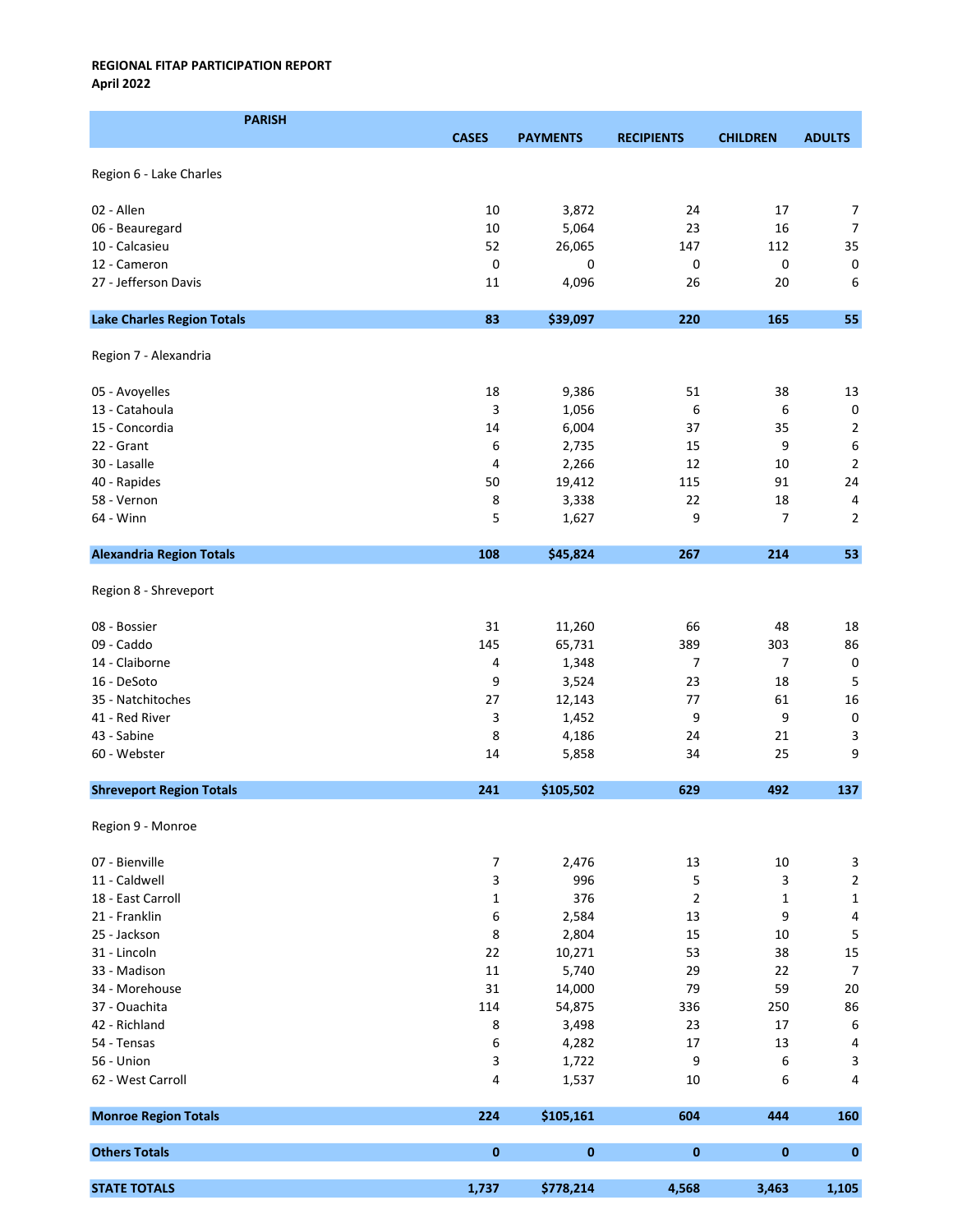March 2022

| <b>PARISH</b>                    |                |                 |                   |                 |                |
|----------------------------------|----------------|-----------------|-------------------|-----------------|----------------|
|                                  | <b>CASES</b>   | <b>PAYMENTS</b> | <b>RECIPIENTS</b> | <b>CHILDREN</b> | <b>ADULTS</b>  |
|                                  |                |                 |                   |                 |                |
| Region 1 - Orleans               |                |                 |                   |                 |                |
| 26 - Jefferson                   | 94             | \$36,342        | 208               | 154             | 54             |
| 36 - Orleans                     | 187            | \$78,220        | 464               | 363             | 101            |
| 38 - Plaquemines                 | 6              | \$2,508         | 15                | 11              | 4              |
| 44 - St. Bernard                 | 14             | \$5,466         | 38                | 29              | 9              |
|                                  |                |                 |                   |                 |                |
| <b>Orleans Region Totals</b>     | 301            | \$122,536       | 725               | 557             | 168            |
| Region 2 - Baton Rouge           |                |                 |                   |                 |                |
|                                  |                |                 |                   |                 |                |
| 17 - East Baton Rouge            | 185            | \$81,689        | 517               | 383             | 134            |
| 19 - East Feliciana              | 1              | \$968           | 3                 | $\overline{2}$  | 1              |
| 24 - Iberville                   | 5              | \$3,457         | 21                | 16              | 5              |
| 39 - Pointe Coupee               | 5              | \$1,592         | 8                 | 5               | $\mathsf 3$    |
| 61 - West Baton Rouge            | 10             | \$4,396         | 27                | 20              | $\overline{7}$ |
| 63 - West Feliciana              | $\mathbf{1}$   | \$484           | 3                 | $\overline{2}$  | $\mathbf{1}$   |
| <b>Baton Rouge Region Totals</b> | 207            | \$92,586        | 579               | 428             | 151            |
|                                  |                |                 |                   |                 |                |
| Region 3 - Covington             |                |                 |                   |                 |                |
| 32 - Livingston                  | 26             | \$11,163        | 62                | 45              | 17             |
| 46 - St. Helena                  | 7              | \$3,672         | 21                | 20              | $\mathbf{1}$   |
| 52 - St. Tammany                 | 45             | \$17,818        | 104               | 79              | 25             |
| 53 - Tangipahoa                  | 53             | \$25,144        | 159               | 125             | 34             |
| 59 - Washington                  | 18             | \$7,602         | 47                | 38              | 9              |
| <b>Covington Region Totals</b>   | 149            | \$65,399        | 393               | 307             | 86             |
|                                  |                |                 |                   |                 |                |
| Region 4 - Thibodaux             |                |                 |                   |                 |                |
| 03 - Ascension                   | 22             | \$9,447         | 53                | 39              | 14             |
| 04 - Assumption                  | $\overline{2}$ | \$1,620         | 7                 | 5               | $\overline{2}$ |
| 29 - Lafourche                   | 26             | \$9,950         | 63                | 45              | 18             |
| 45 - St. Charles                 | 9              | \$3,394         | 23                | 18              | 5              |
| 47 - St. James                   | 6              | \$2,360         | 14                | 11              | 3              |
| 48 - St. John                    | 5              | \$2,452         | 13                | 9               | 4              |
| 55 - Terrebonne                  | 29             | \$12,653        | 76                | 57              | 19             |
|                                  |                |                 |                   |                 |                |
| <b>Thibodaux Region Totals</b>   | 99             | \$41,876        | 249               | 184             | 65             |
| Region 5 - Lafayette             |                |                 |                   |                 |                |
| 01 - Acadia                      | 19             | \$8,747         | 56                | 43              | 13             |
| 20 - Evangeline                  | 21             | \$8,716         | 52                | 43              | 9              |
| 23 - Iberia                      | 47             | \$21,505        | 133               | 99              | 34             |
| 28 - Lafayette                   | 103            | \$44,691        | 256               | 191             | 65             |
| 49 - St. Landry                  | 64             | \$29,989        | 188               | 143             | 45             |
| 50 - St. Martin                  | 14             | \$6,600         | 33                | 22              | $11\,$         |
| 51 - St. Mary                    | 33             | \$13,847        | 83                | 61              | 22             |
| 57 - Vermilion                   | 6              | \$2,285         | 16                | 11              | 5              |
|                                  |                |                 |                   |                 |                |
| <b>Lafayette Region Totals</b>   | 307            | \$136,380       | 817               | 613             | 204            |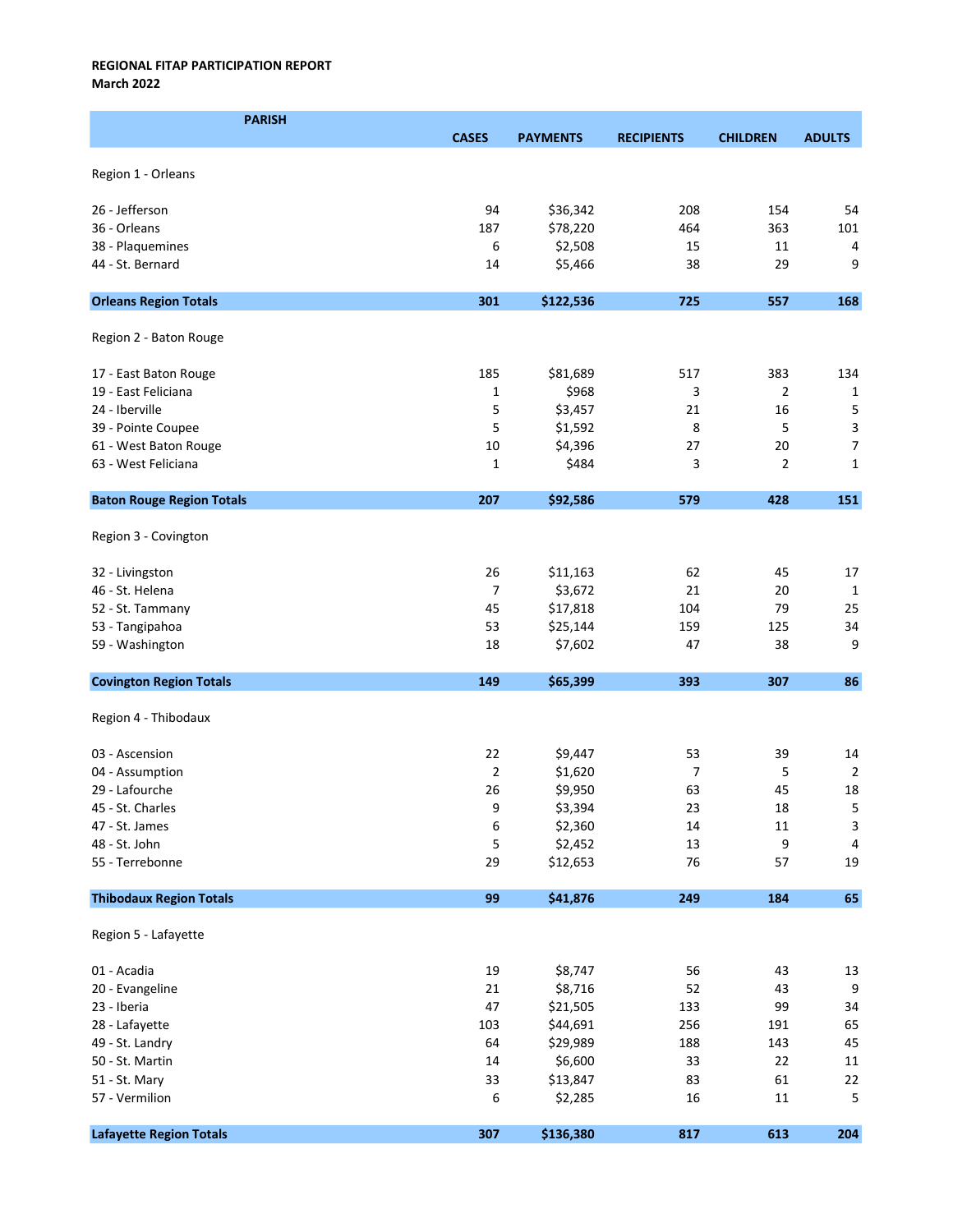March 2022

| <b>PARISH</b>                     |              |                 |                   |                 |                           |
|-----------------------------------|--------------|-----------------|-------------------|-----------------|---------------------------|
|                                   | <b>CASES</b> | <b>PAYMENTS</b> | <b>RECIPIENTS</b> | <b>CHILDREN</b> | <b>ADULTS</b>             |
| Region 6 - Lake Charles           |              |                 |                   |                 |                           |
| 02 - Allen                        | 9            | \$3,555         | 22                | 16              | 6                         |
| 06 - Beauregard                   | 9            | \$4,312         | 19                | 13              | 6                         |
| 10 - Calcasieu                    | 47           | \$22,338        | 130               | 99              | 31                        |
| 12 - Cameron                      | 0            | \$0             | 0                 | 0               | $\mathsf 0$               |
| 27 - Jefferson Davis              | 12           | \$5,258         | 29                | 22              | $\overline{7}$            |
|                                   |              |                 |                   |                 |                           |
| <b>Lake Charles Region Totals</b> | 77           | \$35,463        | 200               | 150             | 50                        |
| Region 7 - Alexandria             |              |                 |                   |                 |                           |
| 05 - Avoyelles                    | 15           | \$6,353         | 40                | 30              | 10                        |
| 13 - Catahoula                    | 4            | \$1,624         | 10                | 9               | $\mathbf 1$               |
| 15 - Concordia                    | 15           | \$6,380         | 39                | 36              | $\mathsf 3$               |
| 22 - Grant                        | 3            | \$1,100         | 7                 | 4               | $\mathsf 3$               |
| 30 - Lasalle                      | 5            | \$2,266         | 14                | 11              | 3                         |
| 40 - Rapides                      | 53           | \$21,364        | 119               | 91              | 28                        |
| 58 - Vernon                       | 8            | \$3,054         | 22                | 18              | 4                         |
| 64 - Winn                         | 8            | \$3,804         | 19                | 14              | 5                         |
| <b>Alexandria Region Totals</b>   | 111          | \$45,945        | 270               | 213             | 57                        |
| Region 8 - Shreveport             |              |                 |                   |                 |                           |
| 08 - Bossier                      | 29           | \$11,048        | 58                | 44              | 14                        |
| 09 - Caddo                        | 144          | \$64,001        | 363               | 278             | 85                        |
| 14 - Claiborne                    | 5            | \$1,592         | 8                 | 8               | $\pmb{0}$                 |
| 16 - DeSoto                       | 9            | \$3,888         | 22                | 17              | 5                         |
| 35 - Natchitoches                 | 29           | \$12,519        | 80                | 63              | 17                        |
| 41 - Red River                    | 4            | \$1,696         | 10                | 10              | $\pmb{0}$                 |
| 43 - Sabine                       | 7            | \$3,469         | 20                | 18              | $\mathbf 2$               |
| 60 - Webster                      | 11           | \$4,462         | 28                | 21              | $\overline{7}$            |
| <b>Shreveport Region Totals</b>   | 238          | \$102,675       | 589               | 459             | 130                       |
| Region 9 - Monroe                 |              |                 |                   |                 |                           |
| 07 - Bienville                    | 7            | \$2,852         | 13                | 10              | $\ensuremath{\mathsf{3}}$ |
| 11 - Caldwell                     | 5            | \$2,424         | 12                | 8               | $\pmb{4}$                 |
| 18 - East Carroll                 | $\mathbf 1$  | \$376           | $\overline{2}$    | $\mathbf{1}$    | $\mathbf 1$               |
| 21 - Franklin                     | 6            | \$2,716         | 13                | 8               | 5                         |
| 25 - Jackson                      | 11           | \$4,552         | 21                | 13              | $\bf 8$                   |
| 31 - Lincoln                      | 23           | \$9,874         | 55                | 39              | 16                        |
| 33 - Madison                      | 10           | \$4,710         | 26                | 20              | $\,6\,$                   |
| 34 - Morehouse                    | 32           | \$13,735        | 82                | 62              | 20                        |
| 37 - Ouachita                     | 102          | \$47,907        | 291               | 217             | 74                        |
| 42 - Richland                     | 9            | \$4,152         | 28                | 21              | $\boldsymbol{7}$          |
| 54 - Tensas                       | 4            | \$1,344         | 11                | 10              | $\mathbf 1$               |
| 56 - Union                        | 3            | \$1,462         | 10                | 7               | $\ensuremath{\mathsf{3}}$ |
| 62 - West Carroll                 | 4            | \$2,021         | 10                | 6               | 4                         |
| <b>Monroe Region Totals</b>       | 217          | \$98,125        | 574               | 422             | 152                       |
| <b>Others Totals</b>              | $\mathbf 1$  | \$376           | $\overline{2}$    | $\mathbf{1}$    | $\mathbf{1}$              |
| <b>STATE TOTALS</b>               | 1,707        | \$741,361       | 4,398             | 3,334           | 1,064                     |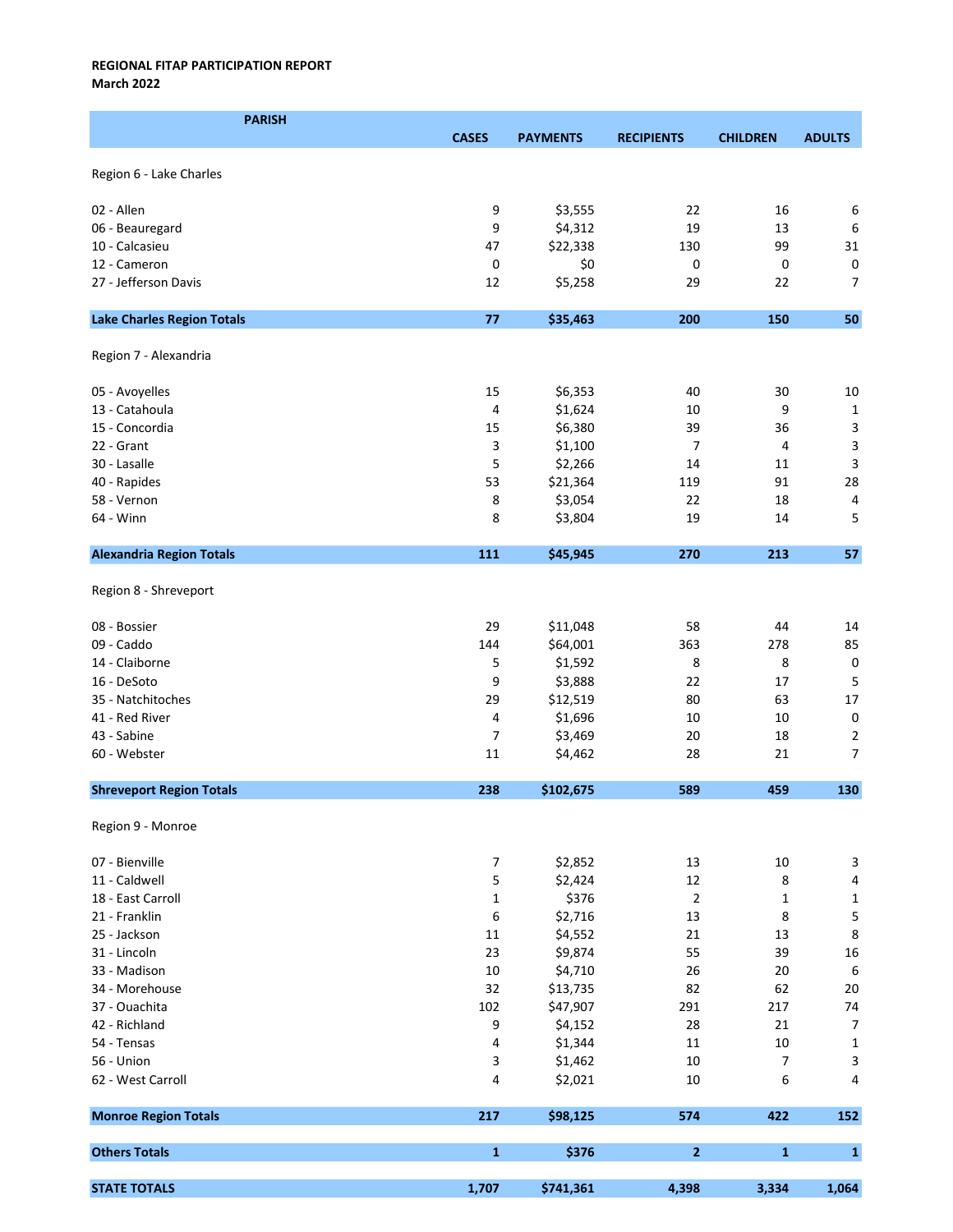# REGIONAL FITAP PARTICIPATION REPORT February 2022

| <b>PARISH</b>                    |              |                 |                   |                 |                |
|----------------------------------|--------------|-----------------|-------------------|-----------------|----------------|
|                                  | <b>CASES</b> | <b>PAYMENTS</b> | <b>RECIPIENTS</b> | <b>CHILDREN</b> | <b>ADULTS</b>  |
| Region 1 - Orleans               |              |                 |                   |                 |                |
|                                  |              |                 |                   |                 |                |
| 26 - Jefferson                   | 95           | \$41,896        | 212               | 160             | 52             |
| 36 - Orleans                     | 192          | \$85,060        | 467               | 366             | 101            |
| 38 - Plaquemines                 | 6            | \$2,136         | 15                | 11              | 4              |
| 44 - St. Bernard                 | 15           | \$5,662         | 44                | 34              | 10             |
| <b>Orleans Region Totals</b>     | 308          | \$134,754       | 738               | 571             | 167            |
|                                  |              |                 |                   |                 |                |
| Region 2 - Baton Rouge           |              |                 |                   |                 |                |
| 17 - East Baton Rouge            | 174          | \$79,815        | 475               | 353             | 122            |
| 19 - East Feliciana              | 1            | \$244           | 1                 | 1               | $\pmb{0}$      |
| 24 - Iberville                   | 2            | \$1,790         | 9                 | 7               | $\overline{2}$ |
| 39 - Pointe Coupee               | 6            | \$2,080         | 9                 | 6               | 3              |
| 61 - West Baton Rouge            | 11           | \$4,584         | 29                | 20              | 9              |
| 63 - West Feliciana              | 2            | \$728           | 4                 | 3               | $\mathbf 1$    |
| <b>Baton Rouge Region Totals</b> | 196          | \$89,241        | 527               | 390             | 137            |
|                                  |              |                 |                   |                 |                |
| Region 3 - Covington             |              |                 |                   |                 |                |
| 32 - Livingston                  | 27           | \$12,343        | 66                | 49              | 17             |
| 46 - St. Helena                  | 6            | \$2,920         | 19                | 18              | 1              |
| 52 - St. Tammany                 | 44           | \$16,395        | 101               | 78              | 23             |
| 53 - Tangipahoa                  | 51           | \$24,766        | 151               | 118             | 33             |
| 59 - Washington                  | 22           | \$12,088        | 58                | 45              | 13             |
|                                  |              |                 |                   |                 |                |
| <b>Covington Region Totals</b>   | 150          | \$68,512        | 395               | 308             | 87             |
| Region 4 - Thibodaux             |              |                 |                   |                 |                |
| 03 - Ascension                   | 17           | \$6,704         | 36                | 28              | 8              |
| 04 - Assumption                  | $\mathbf{1}$ | \$484           | 3                 | $\overline{2}$  | 1              |
| 29 - Lafourche                   | 27           | \$11,747        | 62                | 43              | 19             |
| 45 - St. Charles                 | 8            | \$2,855         | 20                | 16              | $\overline{4}$ |
| 47 - St. James                   | 6            | \$2,197         | 14                | 11              | 3              |
| 48 - St. John                    | 5            | \$2,640         | 13                | 9               | 4              |
| 55 - Terrebonne                  | 34           | \$17,028        | 93                | 71              | 22             |
| <b>Thibodaux Region Totals</b>   | 98           | \$43,655        | 241               | 180             | 61             |
| Region 5 - Lafayette             |              |                 |                   |                 |                |
|                                  |              |                 |                   |                 |                |
| 01 - Acadia                      | 18           | \$7,648         | 55                | 44              | 11             |
| 20 - Evangeline                  | 22           | \$9,496         | 58                | 49              | 9              |
| 23 - Iberia                      | 45           | \$21,050        | 126               | 93              | 33             |
| 28 - Lafayette                   | 96           | \$43,396        | 252               | 189             | 63             |
| 49 - St. Landry                  | 63           | \$30,940        | 179               | 137             | 42             |
| 50 - St. Martin                  | 14           | \$6,263         | 34                | 23              | 11             |
| 51 - St. Mary                    | 31           | \$12,395        | 75                | 56              | 19             |
| 57 - Vermilion                   | 9            | \$3,815         | 27                | 20              | $\overline{7}$ |
| <b>Lafayette Region Totals</b>   | 298          | \$135,003       | 806               | 611             | 195            |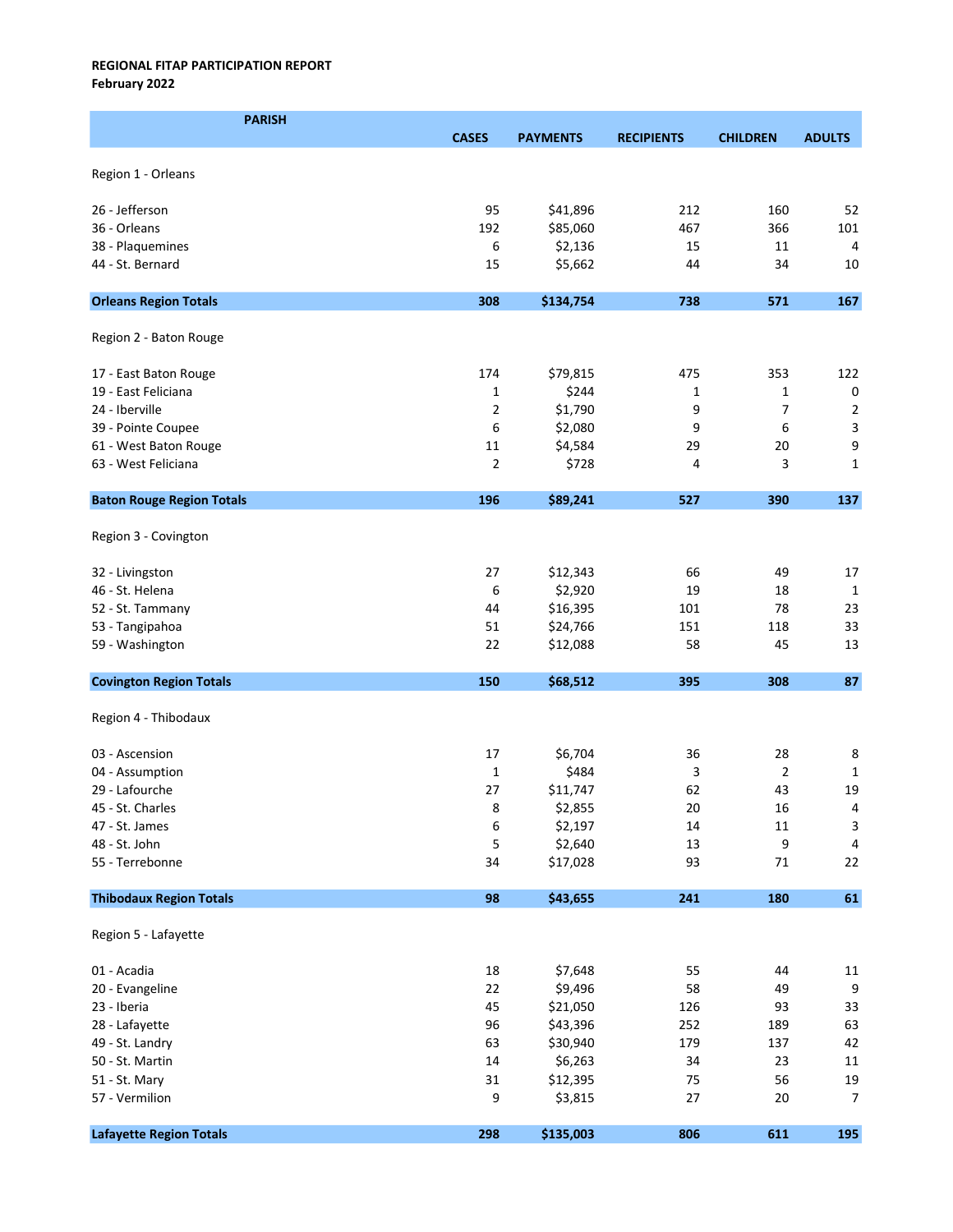February 2022

| <b>PARISH</b>                     |                |                      |                   |                 |                           |
|-----------------------------------|----------------|----------------------|-------------------|-----------------|---------------------------|
|                                   | <b>CASES</b>   | <b>PAYMENTS</b>      | <b>RECIPIENTS</b> | <b>CHILDREN</b> | <b>ADULTS</b>             |
|                                   |                |                      |                   |                 |                           |
| Region 6 - Lake Charles           |                |                      |                   |                 |                           |
| 02 - Allen                        | 9              | \$4,284              | 24                | 19              | 5                         |
| 06 - Beauregard                   | 9              | \$3,122              | 18                | 13              | 5                         |
| 10 - Calcasieu                    | 46             | \$18,694             | 122               | 91              | 31                        |
| 12 - Cameron                      | 0              | \$0                  | 0                 | 0               | $\mathsf 0$               |
| 27 - Jefferson Davis              | 11             | \$4,882              | 27                | 21              | 6                         |
|                                   |                |                      |                   |                 |                           |
| <b>Lake Charles Region Totals</b> | 75             | \$30,982             | 191               | 144             | 47                        |
| Region 7 - Alexandria             |                |                      |                   |                 |                           |
| 05 - Avoyelles                    | 12             | \$5,321              | 33                | 25              | 8                         |
| 13 - Catahoula                    | 4              | \$2,760              | 10                | 9               | $\mathbf 1$               |
| 15 - Concordia                    | 15             | \$6,948              | 39                | 36              | 3                         |
| 22 - Grant                        | $\overline{2}$ | \$812                | 5                 | 3               | $\mathbf 2$               |
| 30 - Lasalle                      | 6              | \$2,750              | 17                | 14              | 3                         |
| 40 - Rapides                      | 55             | \$22,658             | 123               | 93              | 30                        |
| 58 - Vernon                       | 8              | \$3,054              | 22                | 19              | $\ensuremath{\mathsf{3}}$ |
| 64 - Winn                         | 5              | \$2,476              | 9                 | 6               | 3                         |
| <b>Alexandria Region Totals</b>   | 107            | \$46,779             | 258               | 205             | 53                        |
| Region 8 - Shreveport             |                |                      |                   |                 |                           |
| 08 - Bossier                      | 29             |                      |                   | 44              | 14                        |
| 09 - Caddo                        | 144            | \$11,720<br>\$63,936 | 58<br>355         | 273             | 82                        |
| 14 - Claiborne                    | 5              | \$1,836              | 8                 | 8               | $\pmb{0}$                 |
| 16 - DeSoto                       | 8              | \$3,776              | 21                | 17              | $\overline{4}$            |
| 35 - Natchitoches                 | 30             | \$14,070             | 82                | 64              | 18                        |
| 41 - Red River                    | 4              | \$1,696              | 10                | 10              | $\mathbf 0$               |
| 43 - Sabine                       | 5              | \$2,976              | 16                | 15              | 1                         |
| 60 - Webster                      | 12             | \$4,824              | 31                | 23              | 8                         |
| <b>Shreveport Region Totals</b>   | 237            | \$104,834            | 581               | 454             | 127                       |
|                                   |                |                      |                   |                 |                           |
| Region 9 - Monroe                 |                |                      |                   |                 |                           |
| 07 - Bienville                    | 8              | \$3,313              | 18                | 14              | $\overline{4}$            |
| 11 - Caldwell                     | 4              | \$1,672              | 10                | 7               | $\ensuremath{\mathsf{3}}$ |
| 18 - East Carroll                 | $\mathbf{1}$   | \$376                | $\overline{2}$    | 1               | $\mathbf 1$               |
| 21 - Franklin                     | 5              | \$2,448              | 11                | 6               | $\mathsf S$               |
| 25 - Jackson                      | 12             | \$4,369              | 26                | 17              | 9                         |
| 31 - Lincoln                      | 21             | \$9,301              | 49                | 35              | $14\,$                    |
| 33 - Madison                      | 9              | \$3,641              | 22                | 17              | $\overline{5}$            |
| 34 - Morehouse                    | 35             | \$15,538             | 86                | 64              | 22                        |
| 37 - Ouachita                     | 103            | \$49,999             | 285               | 212             | 73                        |
| 42 - Richland                     | 9              | \$5,516              | 28                | 21              | $\overline{7}$            |
| 54 - Tensas                       | 3              | \$1,344              | 8                 | 7               | $\mathbf 1$               |
| 56 - Union                        | 3              | \$1,462              | 10                | 7               | $\mathsf 3$               |
| 62 - West Carroll                 | 4              | \$1,429              | 9                 | 5               | 4                         |
| <b>Monroe Region Totals</b>       | 217            | \$100,408            | 564               | 413             | 151                       |
| <b>Others Totals</b>              | $\mathbf 1$    | \$732                | $\bf 6$           | 5               | $\mathbf{1}$              |
| <b>STATE TOTALS</b>               | 1,687          | \$754,900            | 4,307             | 3,281           | 1,026                     |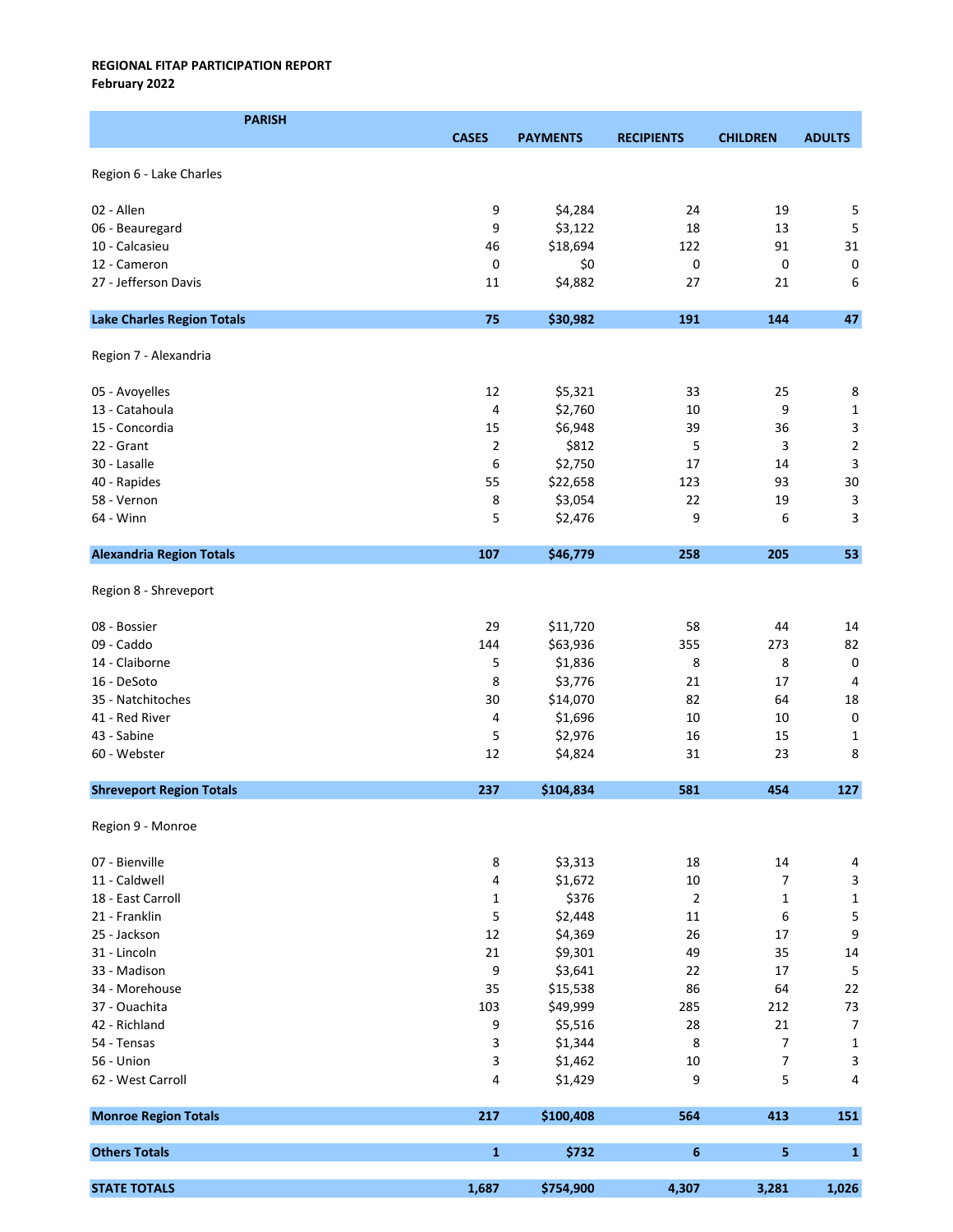January 2022

| <b>PARISH</b>                    |                |                 |                   |                 |                                  |
|----------------------------------|----------------|-----------------|-------------------|-----------------|----------------------------------|
|                                  | <b>CASES</b>   | <b>PAYMENTS</b> | <b>RECIPIENTS</b> | <b>CHILDREN</b> | <b>ADULTS</b>                    |
|                                  |                |                 |                   |                 |                                  |
| Region 1 - Orleans               |                |                 |                   |                 |                                  |
| 26 - Jefferson                   | 91             | \$32,993        | 196               | 153             | 43                               |
| 36 - Orleans                     | 178            | \$74,726        | 437               | 345             | 92                               |
| 38 - Plaquemines                 | 4              | \$1,456         | 8                 | 6               |                                  |
| 44 - St. Bernard                 | 12             |                 |                   | 26              | $\overline{2}$<br>$\overline{7}$ |
|                                  |                | \$6,455         | 33                |                 |                                  |
| <b>Orleans Region Totals</b>     | 285            | \$115,630       | 674               | 530             | 144                              |
|                                  |                |                 |                   |                 |                                  |
| Region 2 - Baton Rouge           |                |                 |                   |                 |                                  |
| 17 - East Baton Rouge            | 157            | \$63,279        | 434               | 324             | 110                              |
| 19 - East Feliciana              | $\mathbf{1}$   | \$244           | 1                 | 1               | $\pmb{0}$                        |
| 24 - Iberville                   | $\mathbf{1}$   | \$568           | 4                 | 3               | 1                                |
| 39 - Pointe Coupee               | 5              | \$1,968         | 8                 | 6               | $\overline{2}$                   |
| 61 - West Baton Rouge            | 9              | \$3,811         | 26                | 19              | 7                                |
| 63 - West Feliciana              | $\overline{2}$ | \$606           | 4                 | 3               | 1                                |
| <b>Baton Rouge Region Totals</b> | 175            | \$70,476        | 477               | 356             | 121                              |
|                                  |                |                 |                   |                 |                                  |
| Region 3 - Covington             |                |                 |                   |                 |                                  |
| 32 - Livingston                  | 25             | \$10,501        | 67                | 49              | 18                               |
| 46 - St. Helena                  | 6              | \$2,702         | 19                | 18              | $\mathbf{1}$                     |
| 52 - St. Tammany                 | 47             | \$15,597        | 106               | 82              | 24                               |
| 53 - Tangipahoa                  | 46             | \$17,689        | 130               | 104             | 26                               |
| 59 - Washington                  | 18             | \$7,902         | 45                | 37              | 8                                |
| <b>Covington Region Totals</b>   | 142            | \$54,391        | 367               | 290             | $77\,$                           |
|                                  |                |                 |                   |                 |                                  |
| Region 4 - Thibodaux             |                |                 |                   |                 |                                  |
| 03 - Ascension                   | 17             | \$5,140         | 26                | 19              | $\overline{7}$                   |
| 04 - Assumption                  | $\mathbf{1}$   | \$484           | 3                 | $\overline{2}$  | 1                                |
| 29 - Lafourche                   | 26             | \$10,479        | 63                | 46              | 17                               |
| 45 - St. Charles                 | 8              | \$2,964         | 18                | 14              | $\overline{4}$                   |
| 47 - St. James                   | 4              | \$1,432         | 8                 | 6               | $\overline{\mathbf{c}}$          |
| 48 - St. John                    | 6              | \$2,368         | 15                | 9               | $\,6\,$                          |
| 55 - Terrebonne                  | 31             | \$13,828        | 80                | 61              | 19                               |
| <b>Thibodaux Region Totals</b>   | 93             | \$36,695        | 213               | 157             | 56                               |
|                                  |                |                 |                   |                 |                                  |
| Region 5 - Lafayette             |                |                 |                   |                 |                                  |
| 01 - Acadia                      | $20\,$         | \$8,317         | 61                | 48              | 13                               |
| 20 - Evangeline                  | 22             | \$9,013         | 56                | 47              | $\boldsymbol{9}$                 |
| 23 - Iberia                      | 45             | \$19,507        | 125               | 93              | 32                               |
| 28 - Lafayette                   | 88             | \$36,427        | 216               | 163             | 53                               |
| 49 - St. Landry                  | 55             | \$22,818        | 153               | 116             | 37                               |
| 50 - St. Martin                  | 13             | \$5,220         | 31                | 21              | $10\,$                           |
| 51 - St. Mary                    | 25             | \$9,521         | 56                | 41              | 15                               |
| 57 - Vermilion                   | 7              | \$3,320         | 21                | 16              | 5                                |
|                                  |                |                 |                   |                 |                                  |
| <b>Lafayette Region Totals</b>   | 275            | \$114,143       | 719               | 545             | 174                              |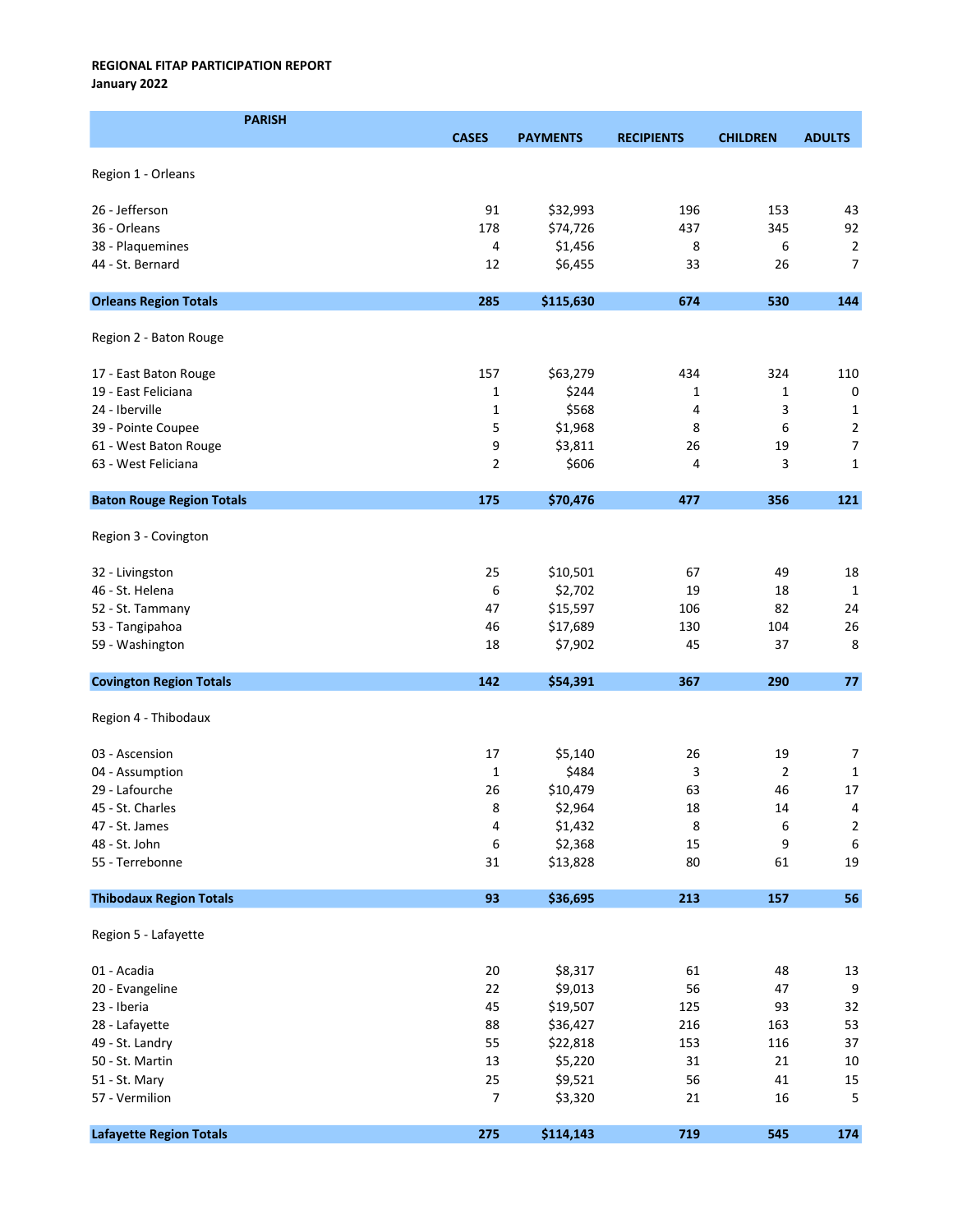January 2022

| <b>PARISH</b>                     |                |                    |                   |                 |                         |
|-----------------------------------|----------------|--------------------|-------------------|-----------------|-------------------------|
|                                   | <b>CASES</b>   | <b>PAYMENTS</b>    | <b>RECIPIENTS</b> | <b>CHILDREN</b> | <b>ADULTS</b>           |
|                                   |                |                    |                   |                 |                         |
| Region 6 - Lake Charles           |                |                    |                   |                 |                         |
| 02 - Allen                        | 11             | \$4,721            | 34                | 28              | 6                       |
| 06 - Beauregard                   | $\overline{7}$ | \$2,692            | 15                | 11              | 4                       |
| 10 - Calcasieu                    | 49             | \$19,470           | 124               | 93              | 31                      |
| 12 - Cameron                      | 0              | \$0                | 0                 | 0               | $\pmb{0}$               |
| 27 - Jefferson Davis              | 12             | \$5,446            | 27                | 21              | 6                       |
|                                   |                |                    |                   |                 |                         |
| <b>Lake Charles Region Totals</b> | 79             | \$32,329           | 200               | 153             | 47                      |
| Region 7 - Alexandria             |                |                    |                   |                 |                         |
| 05 - Avoyelles                    | 9              | \$3,499            | 22                | 17              | 5                       |
| 13 - Catahoula                    | 3              | \$772              | 6                 | 5               | $\mathbf 1$             |
| 15 - Concordia                    | 15             | \$6,349            | 40                | 37              | $\overline{\mathbf{3}}$ |
| 22 - Grant                        | $\mathbf{1}$   | \$244              | 1                 | 0               | $\mathbf{1}$            |
| 30 - Lasalle                      | $\overline{7}$ | \$3,284            | 19                | 15              | 4                       |
| 40 - Rapides                      | 52             | \$18,648           | 108               | 84              | 24                      |
| 58 - Vernon                       | 9              | \$3,478            | 25                | 21              | 4                       |
| 64 - Winn                         | 4              | \$1,183            | 9                 | 7               | $\mathbf 2$             |
|                                   |                |                    |                   |                 |                         |
| <b>Alexandria Region Totals</b>   | 100            | \$37,457           | 230               | 186             | 44                      |
| Region 8 - Shreveport             |                |                    |                   |                 |                         |
| 08 - Bossier                      | 26             | \$9,186            | 52                | 40              | 12                      |
| 09 - Caddo                        | 126            | \$49,012           | 300               | 234             | 66                      |
| 14 - Claiborne                    | 4              | \$1,104            | 7                 | 7               | $\pmb{0}$               |
| 16 - DeSoto                       | 7              | \$4,602            | 19                | 16              | 3                       |
| 35 - Natchitoches                 | 26             | \$11,458           | 73                | 58              | 15                      |
| 41 - Red River                    | 4              | \$1,696            | 10                | 10              | $\mathbf 0$             |
| 43 - Sabine                       |                |                    |                   | 12              |                         |
| 60 - Webster                      | 5<br>10        | \$1,585<br>\$3,588 | 13<br>25          | 18              | 1<br>$\overline{7}$     |
|                                   |                |                    |                   |                 |                         |
| <b>Shreveport Region Totals</b>   | 208            | \$82,231           | 499               | 395             | 104                     |
| Region 9 - Monroe                 |                |                    |                   |                 |                         |
| 07 - Bienville                    | 6              | \$2,270            | 13                | 11              | $\mathbf 2$             |
| 11 - Caldwell                     | 4              | \$1,917            | 10                | 7               | $\mathsf 3$             |
| 18 - East Carroll                 | 2              | \$620              | 3                 | 2               | $\mathbf 1$             |
| 21 - Franklin                     | 4              | \$1,480            | 8                 | 4               | $\overline{\mathbf{4}}$ |
| 25 - Jackson                      | 12             | \$5,764            | 26                | 17              | $\boldsymbol{9}$        |
| 31 - Lincoln                      | 18             | \$5,984            | 41                | 30              | $11\,$                  |
| 33 - Madison                      | 10             | \$3,942            | 23                | 18              | $\sqrt{5}$              |
| 34 - Morehouse                    | 32             | \$15,678           | 84                | 63              | 21                      |
| 37 - Ouachita                     | 93             | \$39,502           | 249               | 187             | 62                      |
|                                   |                |                    |                   |                 |                         |
| 42 - Richland<br>54 - Tensas      | 6              | \$2,288            | 18                | 14              | $\sqrt{4}$              |
|                                   | 3              | \$1,344            | 8                 | 7               | $\mathbf 1$             |
| 56 - Union                        | 3              | \$1,462            | 10                | 7               | $\mathsf 3$             |
| 62 - West Carroll                 | 4              | \$1,429            | 9                 | 5               | 4                       |
| <b>Monroe Region Totals</b>       | 197            | \$83,680           | 502               | 372             | 130                     |
| <b>Others Totals</b>              | $\mathbf{1}$   | \$484              | 3                 | 2               | $\mathbf{1}$            |
| <b>STATE TOTALS</b>               | 1,555          | \$627,516          | 3,884             | 2,986           | 898                     |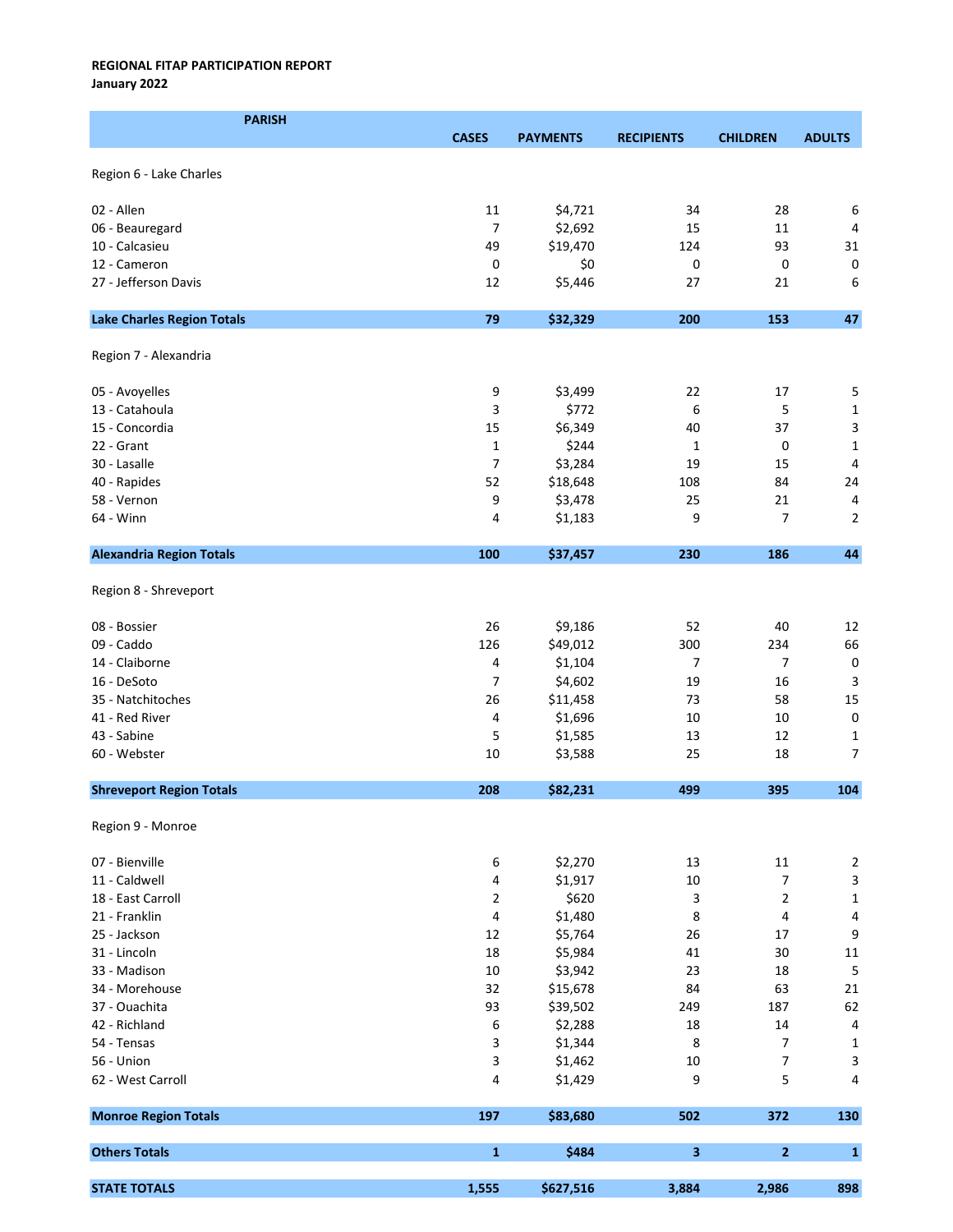December 2021

| <b>PARISH</b>                    |              |                 |                   |                 |                         |
|----------------------------------|--------------|-----------------|-------------------|-----------------|-------------------------|
|                                  | <b>CASES</b> | <b>PAYMENTS</b> | <b>RECIPIENTS</b> | <b>CHILDREN</b> | <b>ADULTS</b>           |
|                                  |              |                 |                   |                 |                         |
| Region 1 - Orleans               |              |                 |                   |                 |                         |
| 26 - Jefferson                   | 89           | \$17,124        | 199               | 156             | 43                      |
| 36 - Orleans                     | 169          | \$35,165        | 397               | 319             | 78                      |
| 38 - Plaquemines                 | 4            | \$724           | 8                 | 6               | $\overline{2}$          |
| 44 - St. Bernard                 | 10           | \$2,118         | 26                | 22              | 4                       |
|                                  |              |                 |                   |                 |                         |
| <b>Orleans Region Totals</b>     | 272          | \$55,131        | 630               | 503             | 127                     |
| Region 2 - Baton Rouge           |              |                 |                   |                 |                         |
| 17 - East Baton Rouge            | 156          | \$36,847        | 403               | 298             | 105                     |
| 19 - East Feliciana              | $\mathbf{1}$ | \$122           | 1                 | 1               | $\pmb{0}$               |
| 24 - Iberville                   | $\mathbf{1}$ | \$284           | 4                 | 3               | 1                       |
| 39 - Pointe Coupee               | 4            | \$606           | 6                 | 5               | $\mathbf{1}$            |
| 61 - West Baton Rouge            | 8            | \$1,822         | 23                | 17              | 6                       |
| 63 - West Feliciana              | 3            | \$646           | 8                 | 6               | 2                       |
| <b>Baton Rouge Region Totals</b> | 173          | \$40,327        | 445               | 330             | 115                     |
|                                  |              |                 |                   |                 |                         |
| Region 3 - Covington             |              |                 |                   |                 |                         |
| 32 - Livingston                  | 25           | \$6,508         | 60                | 44              | 16                      |
| 46 - St. Helena                  | 5            | \$1,131         | 14                | 13              | $\mathbf{1}$            |
| 52 - St. Tammany                 | 47           | \$8,461         | 109               | 85              | 24                      |
| 53 - Tangipahoa                  | 44           | \$10,486        | 112               | 89              | 23                      |
| 59 - Washington                  | 17           | \$3,936         | 44                | 36              | 8                       |
| <b>Covington Region Totals</b>   | 138          | \$30,522        | 339               | 267             | 72                      |
| Region 4 - Thibodaux             |              |                 |                   |                 |                         |
| 03 - Ascension                   | 17           | \$3,178         | 31                | 23              | $\,8\,$                 |
| 04 - Assumption                  | 0            | \$0             | 0                 | 0               | $\pmb{0}$               |
| 29 - Lafourche                   | 26           | \$5,630         | 61                | 43              | 18                      |
| 45 - St. Charles                 | 8            | \$1,520         | $17\,$            | 13              | $\overline{4}$          |
| 47 - St. James                   | 5            | \$904           | 10                | 8               | $\overline{\mathbf{c}}$ |
| 48 - St. John                    | 7            | \$1,704         | 18                | 12              | $\boldsymbol{6}$        |
| 55 - Terrebonne                  | 36           | \$7,241         | 95                | 72              | 23                      |
| <b>Thibodaux Region Totals</b>   | 99           | \$20,177        | 232               | 171             | $\bf 61$                |
| Region 5 - Lafayette             |              |                 |                   |                 |                         |
| 01 - Acadia                      | 21           | \$4,576         | 65                | 51              | 14                      |
| 20 - Evangeline                  | 23           | \$4,952         | 64                | 53              | $11\,$                  |
| 23 - Iberia                      | 44           | \$8,807         | 119               | 89              | $30\,$                  |
| 28 - Lafayette                   | 88           | \$18,072        | 216               | 165             | 51                      |
| 49 - St. Landry                  | 52           | \$12,296        | 150               | 116             | 34                      |
| 50 - St. Martin                  | 14           | \$2,910         | 32                | 22              | $10\,$                  |
| 51 - St. Mary                    | 27           | \$5,330         | 62                | 45              | 17                      |
| 57 - Vermilion                   | 7            | \$1,671         | 21                | 16              | 5                       |
| <b>Lafayette Region Totals</b>   | 276          | \$58,614        | 729               | 557             | 172                     |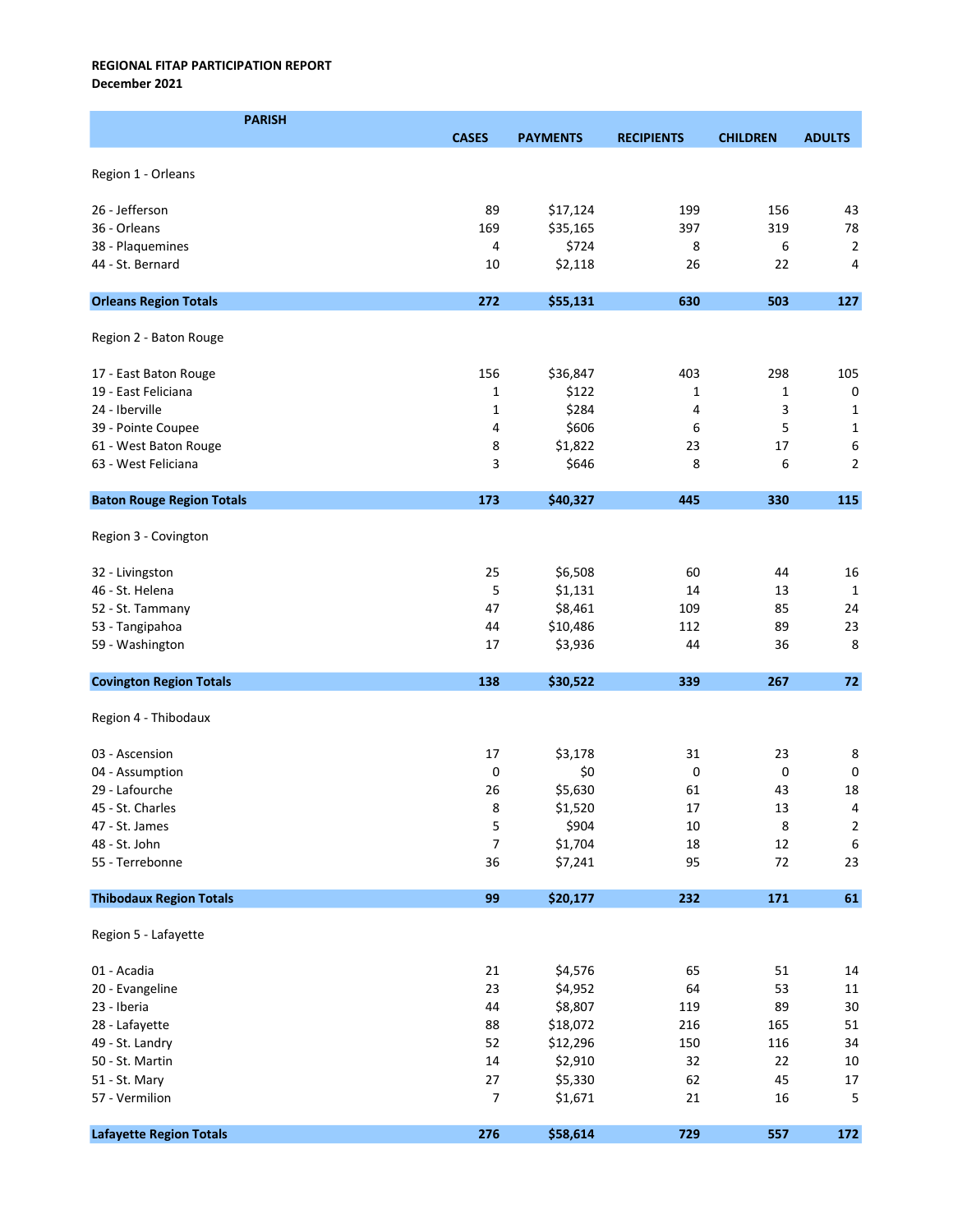December 2021

| <b>PARISH</b>                     |                  |                 |                   |                 |                           |
|-----------------------------------|------------------|-----------------|-------------------|-----------------|---------------------------|
|                                   | <b>CASES</b>     | <b>PAYMENTS</b> | <b>RECIPIENTS</b> | <b>CHILDREN</b> | <b>ADULTS</b>             |
|                                   |                  |                 |                   |                 |                           |
| Region 6 - Lake Charles           |                  |                 |                   |                 |                           |
| 02 - Allen                        | 11               | \$2,551         | 34                | 28              | 6                         |
| 06 - Beauregard                   | 7                | \$1,340         | 15                | 11              | 4                         |
| 10 - Calcasieu                    | 47               | \$8,729         | 105               | 77              | 28                        |
| 12 - Cameron                      | 0                | \$0             | 0                 | 0               | $\pmb{0}$                 |
| 27 - Jefferson Davis              | 8                |                 |                   |                 | $\overline{2}$            |
|                                   |                  | \$1,412         | 16                | 14              |                           |
| <b>Lake Charles Region Totals</b> | 73               | \$14,032        | 170               | 130             | 40                        |
| Region 7 - Alexandria             |                  |                 |                   |                 |                           |
| 05 - Avoyelles                    | 11               | \$2,280         | 28                | 23              | 5                         |
| 13 - Catahoula                    | 4                | \$768           | 9                 | $\overline{7}$  | $\mathbf 2$               |
| 15 - Concordia                    | 14               | \$2,889         | 39                | 36              | $\overline{\mathbf{3}}$   |
| 22 - Grant                        | 1                | \$122           | 1                 | 0               | $\mathbf{1}$              |
| 30 - Lasalle                      | 4                | \$856           | 10                | 8               | $\overline{2}$            |
| 40 - Rapides                      | 57               | \$12,424        | 123               | 94              | 29                        |
| 58 - Vernon                       | $10\,$           | \$2,075         | 27                | 22              | 5                         |
|                                   |                  |                 |                   |                 |                           |
| 64 - Winn                         | 3                | \$812           | 6                 | 5               | $\mathbf{1}$              |
| <b>Alexandria Region Totals</b>   | 104              | \$22,226        | 243               | 195             | 48                        |
| Region 8 - Shreveport             |                  |                 |                   |                 |                           |
| 08 - Bossier                      | 25               | \$4,512         | 48                | 38              | 10                        |
| 09 - Caddo                        | 116              | \$25,409        | 282               | 226             | 56                        |
| 14 - Claiborne                    | 4                | \$672           | 7                 | 7               | $\pmb{0}$                 |
| 16 - DeSoto                       | 5                | \$1,188         | 10                | 9               | 1                         |
| 35 - Natchitoches                 | 20               | \$5,020         | 59                | 49              | 10                        |
| 41 - Red River                    | 4                | \$964           | 10                | 10              | $\pmb{0}$                 |
| 43 - Sabine                       | 4                | \$590           | 6                 | 5               | $\mathbf{1}$              |
| 60 - Webster                      | 11               | \$2,355         | 29                | 21              | 8                         |
| <b>Shreveport Region Totals</b>   | 189              | \$40,710        | 451               | 365             | 86                        |
|                                   |                  |                 |                   |                 |                           |
| Region 9 - Monroe                 |                  |                 |                   |                 |                           |
| 07 - Bienville                    | $\boldsymbol{7}$ | \$1,375         | 16                | 13              | $\ensuremath{\mathsf{3}}$ |
| 11 - Caldwell                     | 3                | \$550           | 6                 | 4               | $\mathbf 2$               |
| 18 - East Carroll                 | $\overline{2}$   | \$310           | 3                 | $\overline{2}$  | $\mathbf 1$               |
| 21 - Franklin                     | 6                | \$1,336         | 13                | $\overline{7}$  | $\boldsymbol{6}$          |
| 25 - Jackson                      | 9                | \$1,900         | 18                | 12              | $\boldsymbol{6}$          |
| 31 - Lincoln                      | 18               | \$4,065         | 40                | 30              | $10\,$                    |
| 33 - Madison                      | 9                | \$1,781         | 21                | 16              | $\sqrt{5}$                |
| 34 - Morehouse                    | 26               | \$5,256         | 65                | 50              | 15                        |
| 37 - Ouachita                     | 92               | \$21,567        | 249               | 194             | 55                        |
| 42 - Richland                     | 4                | \$1,030         | 14                | 11              | $\ensuremath{\mathsf{3}}$ |
| 54 - Tensas                       | 3                | \$668           | 8                 | 7               | $\mathbf 1$               |
|                                   |                  |                 |                   |                 |                           |
| 56 - Union                        | 4                | \$894           | 12                | 8               | 4                         |
| 62 - West Carroll                 | 4                | \$856           | 10                | 6               | 4                         |
| <b>Monroe Region Totals</b>       | 187              | \$41,588        | 475               | 360             | 115                       |
| <b>Others Totals</b>              | 4                | 1,016           | 14                | 11              | $\overline{\mathbf{3}}$   |
| <b>STATE TOTALS</b>               | 1,515            | \$324,343       | 3,728             | 2,889           | 839                       |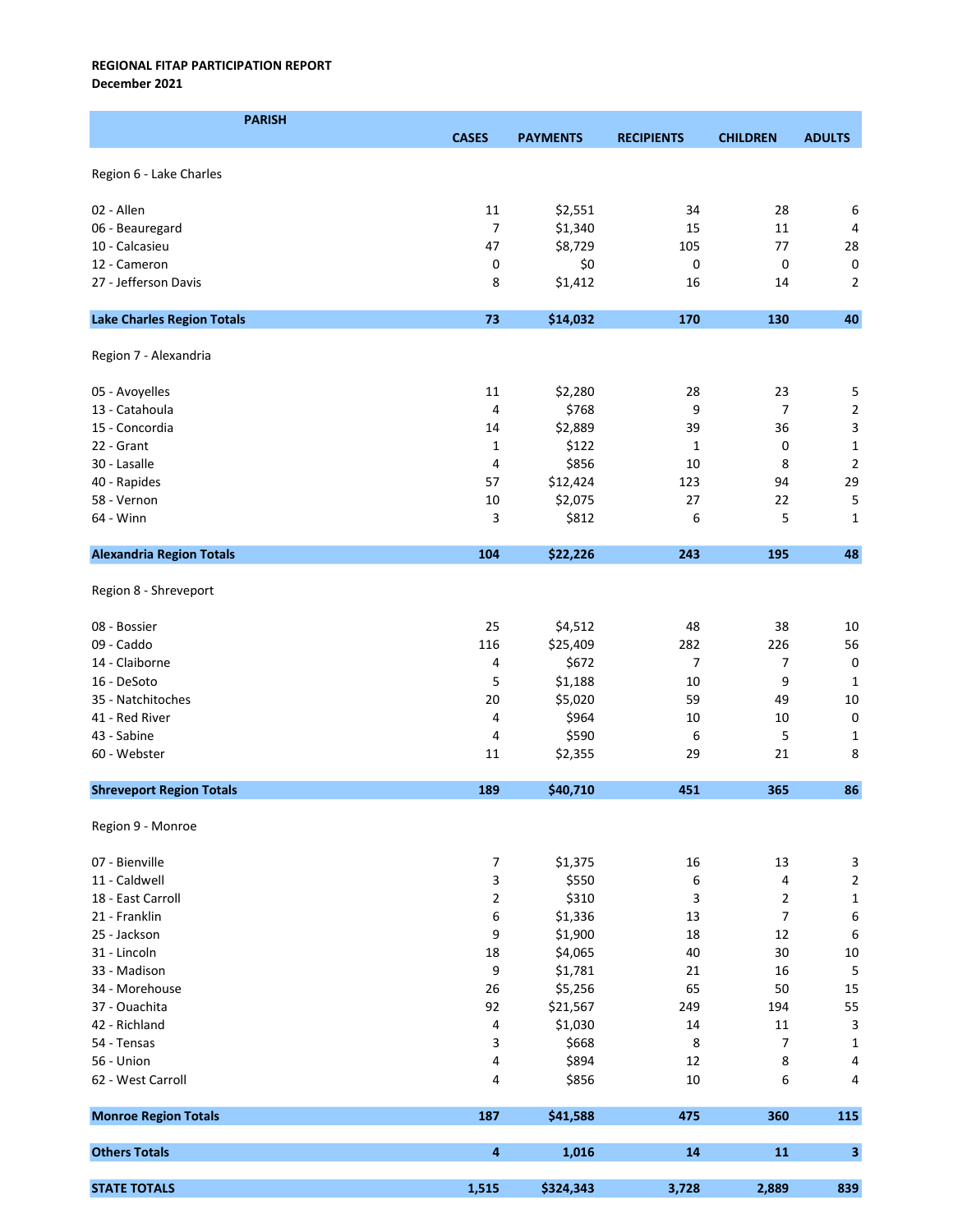November 2021

| <b>PARISH</b>                    |              |                 |                   |                 |                |
|----------------------------------|--------------|-----------------|-------------------|-----------------|----------------|
|                                  | <b>CASES</b> | <b>PAYMENTS</b> | <b>RECIPIENTS</b> | <b>CHILDREN</b> | <b>ADULTS</b>  |
|                                  |              |                 |                   |                 |                |
| Region 1 - Orleans               |              |                 |                   |                 |                |
| 26 - Jefferson                   | 92           | \$18,130        | 201               | 155             | 46             |
| 36 - Orleans                     | 164          | \$35,347        | 386               | 314             | 72             |
| 38 - Plaquemines                 | 4            | \$724           | 8                 | 7               | $\mathbf{1}$   |
| 44 - St. Bernard                 | 13           | \$2,678         | 31                | 26              | 5              |
|                                  |              |                 |                   |                 |                |
| <b>Orleans Region Totals</b>     | 273          | \$56,879        | 626               | 502             | 124            |
|                                  |              |                 |                   |                 |                |
| Region 2 - Baton Rouge           |              |                 |                   |                 |                |
| 17 - East Baton Rouge            | 147          | \$34,301        | 382               | 283             | 99             |
| 19 - East Feliciana              | 1            | \$122           | 1                 | $\mathbf{1}$    | $\mathsf 0$    |
| 24 - Iberville                   | 2            | \$406           | 5                 | 4               | $\mathbf{1}$   |
| 39 - Pointe Coupee               | 4            | \$606           | 6                 | 5               | $\mathbf 1$    |
| 61 - West Baton Rouge            | 7            | \$1,882         | 20                | 15              | 5              |
| 63 - West Feliciana              | 3            | \$646           | 8                 | 6               | $\overline{2}$ |
|                                  |              |                 |                   |                 |                |
| <b>Baton Rouge Region Totals</b> | 164          | \$37,963        | 422               | 314             | 108            |
|                                  |              |                 |                   |                 |                |
| Region 3 - Covington             |              |                 |                   |                 |                |
| 32 - Livingston                  | 22           | \$4,941         | 53                | 39              | 14             |
| 46 - St. Helena                  | 5            | \$1,106         | 14                | 13              | 1              |
| 52 - St. Tammany                 | 51           | \$10,044        | 115               | 87              | 28             |
| 53 - Tangipahoa                  | 42           | \$8,666         | 96                | 76              | $20\,$         |
| 59 - Washington                  | 18           | \$4,303         | 44                | 35              | 9              |
|                                  |              |                 |                   |                 |                |
| <b>Covington Region Totals</b>   | 138          | \$29,060        | 322               | 250             | 72             |
|                                  |              |                 |                   |                 |                |
| Region 4 - Thibodaux             |              |                 |                   |                 |                |
| 03 - Ascension                   | 16           | \$3,205         | 34                | 27              | $\overline{7}$ |
| 04 - Assumption                  | 0            | \$0             | 0                 | 0               | 0              |
| 29 - Lafourche                   | 23           | \$5,123         | 52                | 38              | 14             |
| 45 - St. Charles                 | 8            | \$2,084         | $17\,$            | 13              | $\overline{4}$ |
| 47 - St. James                   | 5            | \$904           | 10                | 8               | $\overline{c}$ |
| 48 - St. John                    | 6            | \$1,232         | $14\,$            | $10\,$          | $\overline{4}$ |
| 55 - Terrebonne                  | 34           | \$8,618         | 87                | 66              | 21             |
|                                  |              |                 |                   |                 |                |
| <b>Thibodaux Region Totals</b>   | 92           | \$21,166        | 214               | 162             | 52             |
|                                  |              |                 |                   |                 |                |
| Region 5 - Lafayette             |              |                 |                   |                 |                |
| 01 - Acadia                      | 22           | \$4,804         | 61                | 45              | 16             |
| 20 - Evangeline                  | 22           | \$5,513         | 64                | 54              | $10\,$         |
| 23 - Iberia                      | 42           | \$9,015         | 107               | 80              | 27             |
| 28 - Lafayette                   | 85           | \$18,698        | 214               | 165             | 49             |
| 49 - St. Landry                  | 51           | \$12,231        | 150               | 117             | 33             |
| 50 - St. Martin                  | 12           | \$2,841         | 29                | 21              | $\,8\,$        |
| 51 - St. Mary                    | 26           | \$5,418         | 59                | 43              | 16             |
| 57 - Vermilion                   | 7            | \$1,510         | 22                | 17              | 5              |
|                                  |              |                 |                   |                 |                |
| <b>Lafayette Region Totals</b>   | 267          | \$60,030        | 706               | 542             | 164            |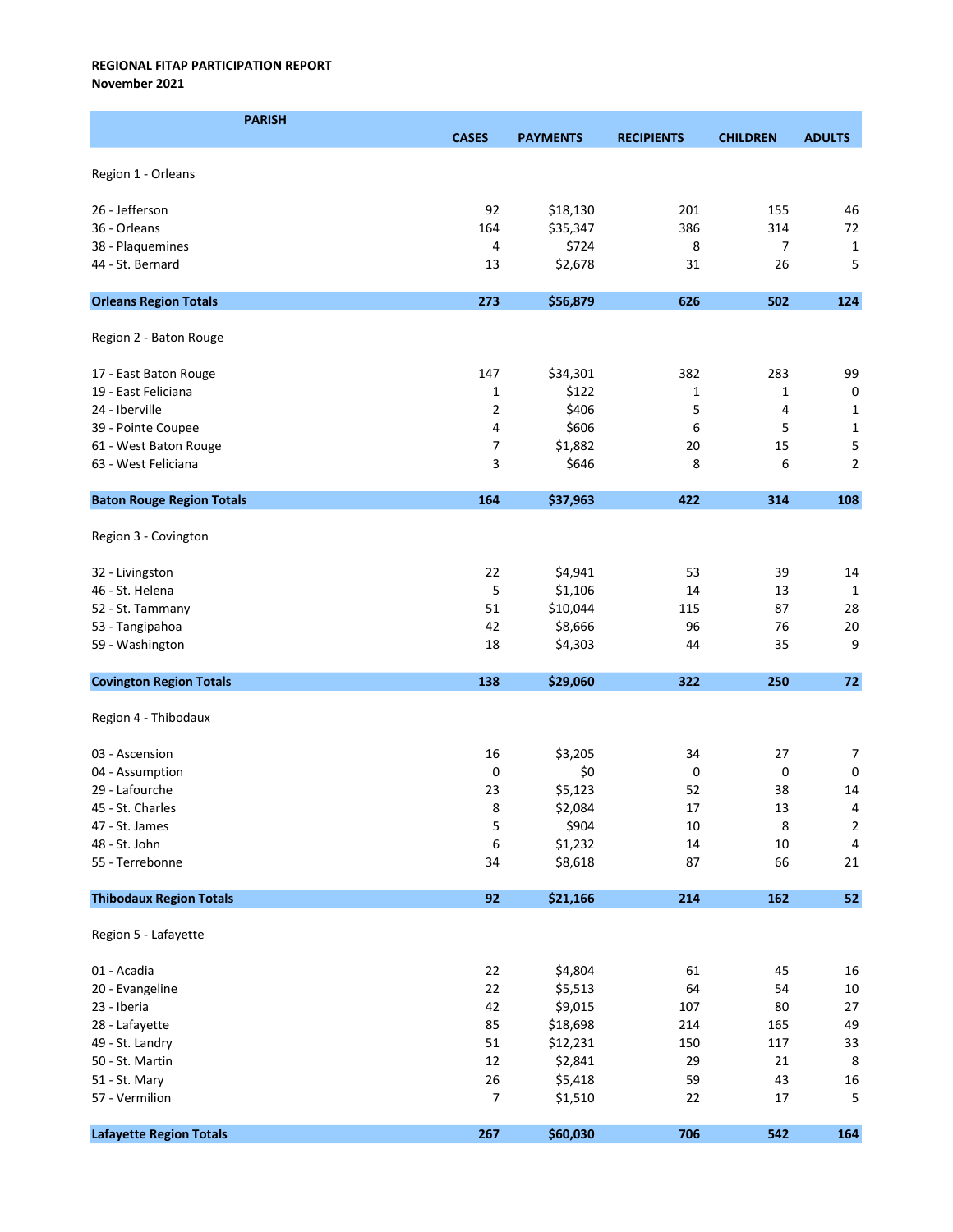November 2021

| <b>PARISH</b>                     |                |                    |                   |                 |                           |
|-----------------------------------|----------------|--------------------|-------------------|-----------------|---------------------------|
|                                   | <b>CASES</b>   | <b>PAYMENTS</b>    | <b>RECIPIENTS</b> | <b>CHILDREN</b> | <b>ADULTS</b>             |
|                                   |                |                    |                   |                 |                           |
| Region 6 - Lake Charles           |                |                    |                   |                 |                           |
| 02 - Allen                        |                |                    |                   |                 |                           |
|                                   | 11             | \$3,409<br>\$1,372 | 34<br>16          | 28<br>11        | 6                         |
| 06 - Beauregard                   | 8              |                    |                   |                 | 5                         |
| 10 - Calcasieu                    | 50             | \$10,441           | 112               | 81              | 31                        |
| 12 - Cameron                      | 0              | \$0                | 0                 | 0               | 0                         |
| 27 - Jefferson Davis              | 8              | \$2,102            | 17                | 15              | $\overline{2}$            |
| <b>Lake Charles Region Totals</b> | 77             | \$17,324           | 179               | 135             | 44                        |
| Region 7 - Alexandria             |                |                    |                   |                 |                           |
| 05 - Avoyelles                    | 10             | \$2,284            | 25                | 20              | 5                         |
| 13 - Catahoula                    | 4              | \$1,008            | 9                 | $\overline{7}$  | $\mathbf 2$               |
| 15 - Concordia                    | 13             | \$2,611            | 35                | 33              | $\mathbf 2$               |
| 22 - Grant                        | $\overline{2}$ | \$244              | $\overline{2}$    | 1               | $\mathbf 1$               |
| 30 - Lasalle                      | $\overline{7}$ | \$1,608            | 16                | 12              | 4                         |
| 40 - Rapides                      | 62             | \$14,066           | 139               | 103             | 36                        |
|                                   |                |                    |                   |                 |                           |
| 58 - Vernon                       | 11             | \$2,183            | 31                | 25              | 6                         |
| 64 - Winn                         | 3              | \$432              | 4                 | 3               | $\mathbf{1}$              |
| <b>Alexandria Region Totals</b>   | 112            | \$24,436           | 261               | 204             | 57                        |
| Region 8 - Shreveport             |                |                    |                   |                 |                           |
| 08 - Bossier                      | 21             | \$3,740            | 41                | 34              | $\overline{7}$            |
| 09 - Caddo                        | 110            | \$25,270           | 262               | 210             | 52                        |
| 14 - Claiborne                    | 4              | \$672              | 7                 | 7               | $\pmb{0}$                 |
| 16 - DeSoto                       | 6              | \$996              | 10                | 8               | $\overline{2}$            |
| 35 - Natchitoches                 | 18             | \$3,722            | 49                | 41              | 8                         |
| 41 - Red River                    | 3              | \$720              | 9                 | 9               | 0                         |
| 43 - Sabine                       | 5              | \$830              | 9                 | 7               | $\mathbf 2$               |
| 60 - Webster                      | 10             | \$2,415            | 26                | 19              | $\overline{7}$            |
|                                   |                |                    |                   |                 |                           |
| <b>Shreveport Region Totals</b>   | 177            | \$38,365           | 413               | 335             | 78                        |
| Region 9 - Monroe                 |                |                    |                   |                 |                           |
| 07 - Bienville                    | 7              | \$1,619            | 16                | 13              | $\ensuremath{\mathsf{3}}$ |
| 11 - Caldwell                     | 3              | \$550              | 6                 | 4               | $\overline{c}$            |
| 18 - East Carroll                 | $\overline{2}$ | \$686              | 3                 | $\overline{2}$  | $\mathbf 1$               |
| 21 - Franklin                     | 4              | \$738              | 8                 | 5               | $\ensuremath{\mathsf{3}}$ |
| 25 - Jackson                      | 9              | \$1,829            | 19                | 12              | $\boldsymbol{7}$          |
| 31 - Lincoln                      | 17             | \$3,676            | 39                | 28              | $11\,$                    |
| 33 - Madison                      | 10             | \$2,021            | 24                | 18              | $\boldsymbol{6}$          |
| 34 - Morehouse                    | 26             | \$6,792            | 68                | 54              | 14                        |
| 37 - Ouachita                     | 88             | \$19,187           | 238               | 184             | 54                        |
| 42 - Richland                     | 5              | \$1,479            | 15                | 12              | $\ensuremath{\mathsf{3}}$ |
|                                   |                |                    |                   |                 |                           |
| 54 - Tensas                       | 3              | \$668              | 8                 | 7               | $\mathbf 1$               |
| 56 - Union                        | 5              | \$1,592            | 14                | 9               | 5                         |
| 62 - West Carroll                 | 4              | \$1,044            | 10                | 6               | $\overline{\mathbf{4}}$   |
| <b>Monroe Region Totals</b>       | 183            | \$41,881           | 468               | 354             | 114                       |
| <b>Others Totals</b>              | $\mathbf{1}$   | 188                | $\overline{2}$    | $\mathbf{1}$    | $\mathbf{1}$              |
| <b>STATE TOTALS</b>               | 1,484          | \$327,292          | 3,613             | 2,799           | 814                       |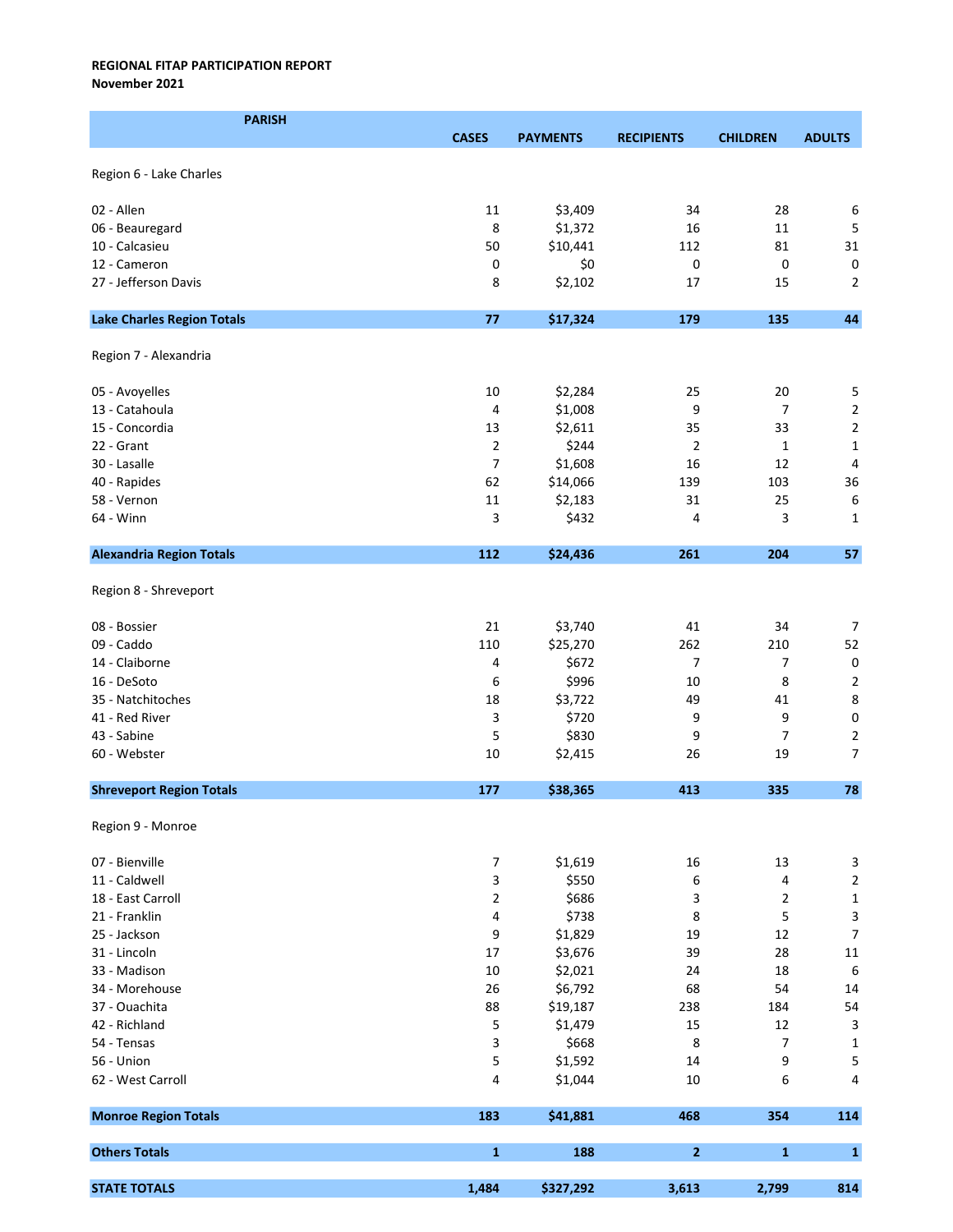October 2021

| <b>PARISH</b>                    |                |                 |                   |                 |                  |
|----------------------------------|----------------|-----------------|-------------------|-----------------|------------------|
|                                  | <b>CASES</b>   | <b>PAYMENTS</b> | <b>RECIPIENTS</b> | <b>CHILDREN</b> | <b>ADULTS</b>    |
|                                  |                |                 |                   |                 |                  |
| Region 1 - Orleans               |                |                 |                   |                 |                  |
| 26 - Jefferson                   | 82             | \$15,221        | 171               | 136             | 35               |
| 36 - Orleans                     | 146            | \$28,090        | 326               | 270             | 56               |
| 38 - Plaquemines                 | 4              | \$964           | 8                 | 7               | 1                |
| 44 - St. Bernard                 | 11             | \$2,654         | 26                | 22              | 4                |
|                                  |                |                 |                   |                 |                  |
| <b>Orleans Region Totals</b>     | 243            | \$46,929        | 531               | 435             | 96               |
| Region 2 - Baton Rouge           |                |                 |                   |                 |                  |
| 17 - East Baton Rouge            | 139            | \$28,330        | 356               | 267             | 89               |
| 19 - East Feliciana              | $\mathbf{1}$   | \$122           | 1                 | 1               | $\pmb{0}$        |
| 24 - Iberville                   | $\overline{2}$ | \$406           | 5                 | 4               | 1                |
| 39 - Pointe Coupee               | 4              | \$606           | 6                 | 5               | $\mathbf{1}$     |
| 61 - West Baton Rouge            | 6              | \$1,314         | 16                | 12              | 4                |
| 63 - West Feliciana              | $\overline{2}$ | \$362           | 4                 | 3               | $\mathbf{1}$     |
| <b>Baton Rouge Region Totals</b> | 154            | \$31,140        | 388               | 292             | 96               |
|                                  |                |                 |                   |                 |                  |
| Region 3 - Covington             |                |                 |                   |                 |                  |
| 32 - Livingston                  | 18             | \$3,609         | 38                | 29              | $\boldsymbol{9}$ |
| 46 - St. Helena                  | 4              | \$943           | 12                | 11              | 1                |
| 52 - St. Tammany                 | 47             | \$9,397         | 104               | 78              | 26               |
| 53 - Tangipahoa                  | 40             | \$7,690         | 89                | 71              | 18               |
| 59 - Washington                  | 17             | \$3,398         | 39                | 31              | 8                |
| <b>Covington Region Totals</b>   | 126            | \$25,037        | 282               | 220             | 62               |
| Region 4 - Thibodaux             |                |                 |                   |                 |                  |
| 03 - Ascension                   | 15             | \$2,881         | 33                | 27              | 6                |
| 04 - Assumption                  | 0              | \$0             | 0                 | 0               | $\pmb{0}$        |
| 29 - Lafourche                   | 20             | \$4,079         | 45                | 34              | 11               |
| 45 - St. Charles                 | 5              | \$956           | $11\,$            | $10\,$          | $\mathbf 1$      |
| 47 - St. James                   | 5              | \$904           | 10                | 8               | $\overline{c}$   |
| 48 - St. John                    | 6              | \$1,516         | 15                | 11              | $\sqrt{4}$       |
| 55 - Terrebonne                  | 31             | \$5,904         | 76                | 58              | 18               |
| <b>Thibodaux Region Totals</b>   | 82             | \$16,240        | 190               | 148             | 42               |
| Region 5 - Lafayette             |                |                 |                   |                 |                  |
| 01 - Acadia                      | 22             | \$5,210         | 58                | 42              | 16               |
| 20 - Evangeline                  | 19             | \$4,375         | 55                | 46              | $\boldsymbol{9}$ |
| 23 - Iberia                      | 38             | \$7,901         | 99                | 76              | 23               |
| 28 - Lafayette                   | 77             | \$15,112        | 192               | 149             | 43               |
| 49 - St. Landry                  | 47             | \$11,322        | 136               | 107             | 29               |
| 50 - St. Martin                  | $10\,$         | \$2,594         | 23                | 17              | $\boldsymbol{6}$ |
| 51 - St. Mary                    | 25             | \$5,304         | 59                | 43              | 16               |
| 57 - Vermilion                   | 8              | \$2,004         | 26                | 20              | 6                |
| <b>Lafayette Region Totals</b>   | 246            | \$53,822        | 648               | 500             | 148              |
|                                  |                |                 |                   |                 |                  |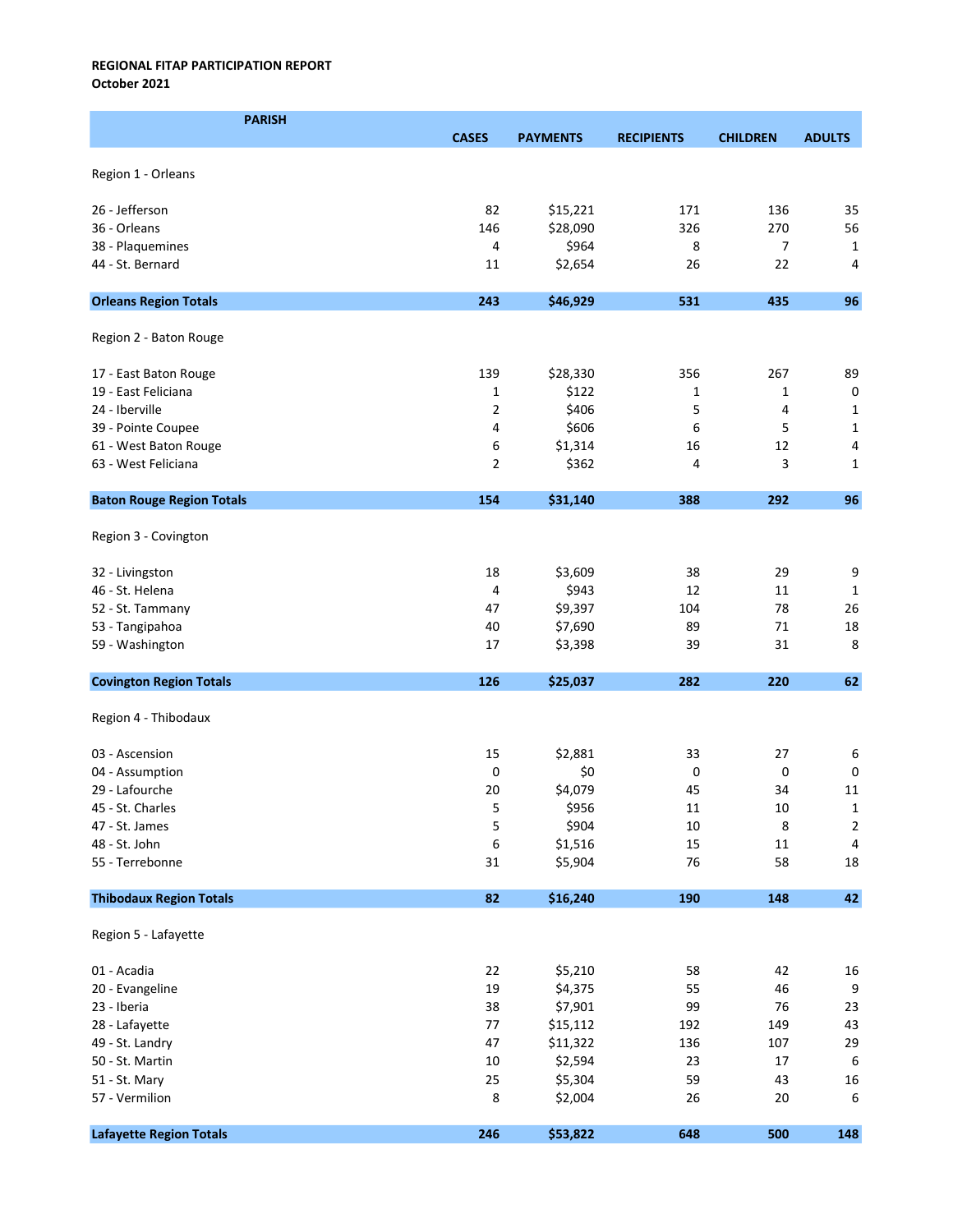October 2021

| <b>PARISH</b>                     |                |                 |                   |                 |                                        |
|-----------------------------------|----------------|-----------------|-------------------|-----------------|----------------------------------------|
|                                   | <b>CASES</b>   | <b>PAYMENTS</b> | <b>RECIPIENTS</b> | <b>CHILDREN</b> | <b>ADULTS</b>                          |
|                                   |                |                 |                   |                 |                                        |
| Region 6 - Lake Charles           |                |                 |                   |                 |                                        |
| 02 - Allen                        | 10             | \$2,949         | 28                | 23              | 5                                      |
| 06 - Beauregard                   | 6              | \$1,048         | 11                | $\overline{7}$  | 4                                      |
| 10 - Calcasieu                    | 45             | \$10,928        | 102               | 74              | 28                                     |
| 12 - Cameron                      | 0              | \$0             | 0                 | 0               | $\mathbf 0$                            |
| 27 - Jefferson Davis              | 6              | \$1,166         | 13                | 12              | $\mathbf{1}$                           |
|                                   |                |                 |                   |                 |                                        |
| <b>Lake Charles Region Totals</b> | 67             | \$16,091        | 154               | 116             | 38                                     |
| Region 7 - Alexandria             |                |                 |                   |                 |                                        |
| 05 - Avoyelles                    | 9              | \$1,918         | 24                | 19              | 5                                      |
| 13 - Catahoula                    | $\overline{2}$ | \$244           | $\overline{2}$    | $\overline{2}$  | $\mathbf 0$                            |
| 15 - Concordia                    | 12             | \$3,307         | 32                | 31              | $\mathbf{1}$                           |
| 22 - Grant                        | $\overline{2}$ | \$244           | $\overline{2}$    | 1               | $\mathbf{1}$                           |
| 30 - Lasalle                      | 6              | \$1,232         | 14                | 11              | 3                                      |
| 40 - Rapides                      | 52             | \$10,254        | 115               | 86              | 29                                     |
| 58 - Vernon                       | 11             | \$2,799         | 33                | 26              | $\overline{7}$                         |
| 64 - Winn                         | 3              | \$432           | 4                 | 3               | 1                                      |
|                                   |                |                 |                   |                 |                                        |
| <b>Alexandria Region Totals</b>   | 97             | \$20,430        | 226               | 179             | 47                                     |
| Region 8 - Shreveport             |                |                 |                   |                 |                                        |
| 08 - Bossier                      | 22             | \$4,056         | 42                | 34              | 8                                      |
| 09 - Caddo                        | 100            | \$20,953        | 233               | 190             | 43                                     |
| 14 - Claiborne                    | 4              | \$672           | $\overline{7}$    | 7               | $\pmb{0}$                              |
| 16 - DeSoto                       | 6              | \$996           | 10                | 8               | $\mathbf 2$                            |
| 35 - Natchitoches                 | 17             | \$3,471         | 45                | 37              | 8                                      |
| 41 - Red River                    | 3              | \$720           | 9                 | 9               | $\pmb{0}$                              |
| 43 - Sabine                       | 5              | \$830           | 9                 | 7               | $\mathbf 2$                            |
| 60 - Webster                      | 10             | \$2,275         | 25                | 19              | 6                                      |
| <b>Shreveport Region Totals</b>   | 167            | \$33,973        | 380               | 311             | 69                                     |
|                                   |                |                 |                   |                 |                                        |
| Region 9 - Monroe                 |                |                 |                   |                 |                                        |
| 07 - Bienville                    | $\overline{7}$ | \$1,441         | 17                | 13              | 4                                      |
| 11 - Caldwell                     | 3              | \$550           | 6                 | 4               | $\sqrt{2}$                             |
| 18 - East Carroll                 | $\overline{2}$ | \$406           | 5                 | 4               | $\mathbf 1$                            |
| 21 - Franklin                     | 6              | \$919           | 10                | 6               | $\pmb{4}$                              |
| 25 - Jackson                      | 9              | \$1,553         | 19                | 12              | $\boldsymbol{7}$                       |
| 31 - Lincoln                      | 14             | \$2,659         | 31                | 23              | $\bf 8$                                |
| 33 - Madison                      | 9              | \$2,160         | 22                | 17              | $\sqrt{5}$                             |
| 34 - Morehouse                    | 20             | \$4,292         | 53                | 43              | $10\,$                                 |
| 37 - Ouachita                     | 81             | \$17,947        | 215               | 170             | 45                                     |
| 42 - Richland                     | 4              | \$947           | 10                | 8               | $\mathbf 2$                            |
| 54 - Tensas                       | 3              | \$668           | 8                 | $\overline{7}$  | $\mathbf 1$                            |
| 56 - Union                        | 3              | \$544           | 7                 |                 |                                        |
| 62 - West Carroll                 | 3              | \$668           | 8                 | 4<br>5          | $\mathsf 3$<br>$\overline{\mathbf{3}}$ |
|                                   |                |                 |                   |                 |                                        |
| <b>Monroe Region Totals</b>       | 164            | \$34,754        | 411               | 316             | 95                                     |
| <b>Others Totals</b>              | $\overline{2}$ | 428             | 5                 | 3               | $\mathbf{2}$                           |
| <b>STATE TOTALS</b>               | 1,348          | \$278,844       | 3,215             | 2,520           | 695                                    |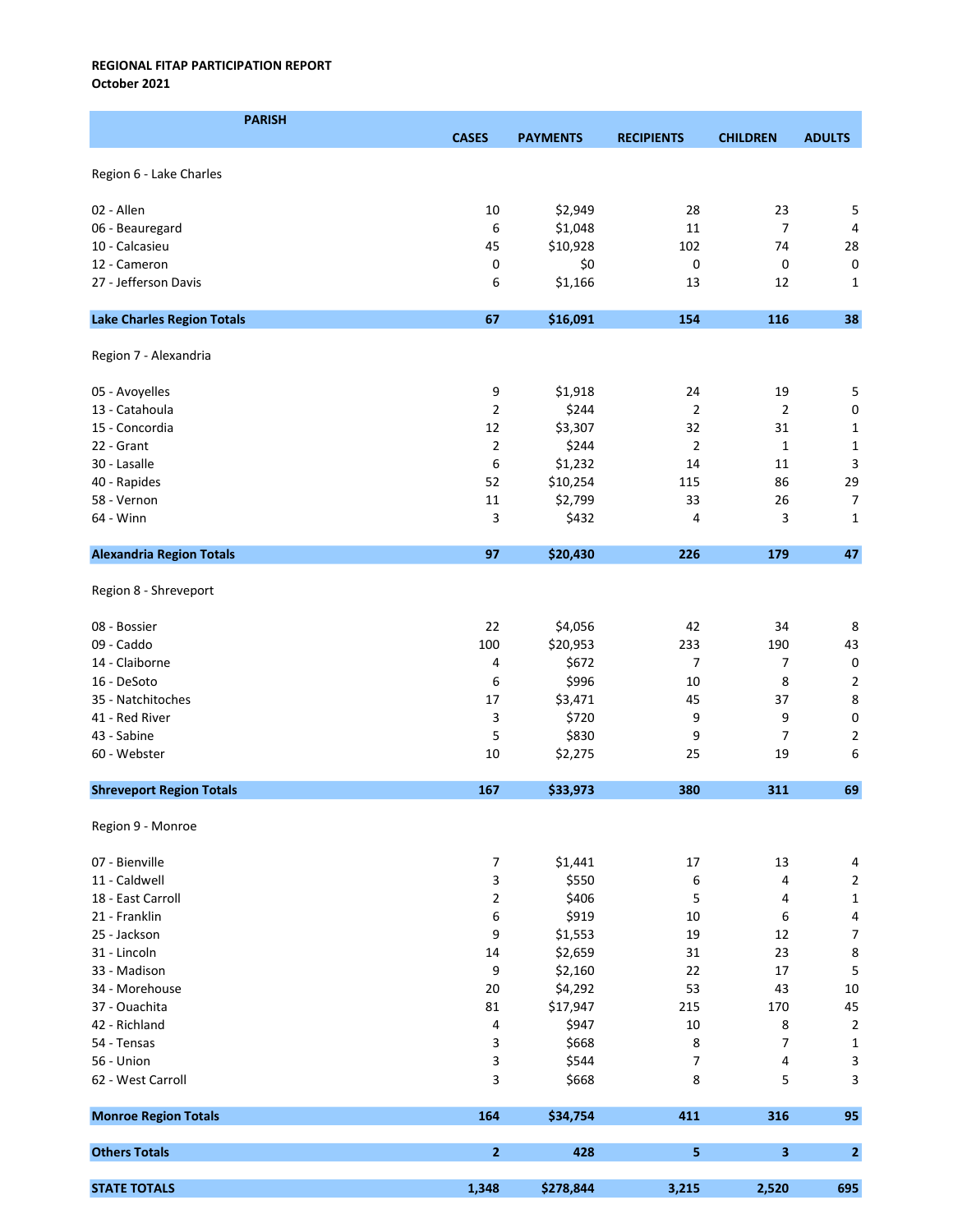September 2021

| <b>PARISH</b>                        |                |                     |                   |                 |                         |
|--------------------------------------|----------------|---------------------|-------------------|-----------------|-------------------------|
|                                      | <b>CASES</b>   | <b>PAYMENTS</b>     | <b>RECIPIENTS</b> | <b>CHILDREN</b> | <b>ADULTS</b>           |
|                                      |                |                     |                   |                 |                         |
| Region 1 - Orleans                   |                |                     |                   |                 |                         |
| 26 - Jefferson                       |                |                     | 178               | 142             |                         |
| 36 - Orleans                         | 83<br>148      | \$15,556            | 319               | 263             | 36<br>56                |
|                                      |                | \$27,383<br>\$484   |                   | 5               |                         |
| 38 - Plaquemines<br>44 - St. Bernard | 3              |                     | 5                 | 21              | $\pmb{0}$               |
|                                      | 11             | \$2,056             | 24                |                 | 3                       |
| <b>Orleans Region Totals</b>         | 245            | \$45,479            | 526               | 431             | 95                      |
| Region 2 - Baton Rouge               |                |                     |                   |                 |                         |
|                                      |                |                     |                   |                 |                         |
| 17 - East Baton Rouge                | 146            | \$30,612            | 380               | 284             | 96                      |
| 19 - East Feliciana                  | $\mathbf{1}$   | \$122               | 1                 | 1               | $\pmb{0}$               |
| 24 - Iberville                       | $\overline{2}$ | \$406               | 5                 | 4               | $\mathbf{1}$            |
| 39 - Pointe Coupee                   | 4              | \$606               | 6                 | 5               | $\mathbf{1}$            |
| 61 - West Baton Rouge                | 6              | \$1,502             | 16                | 12              | 4                       |
| 63 - West Feliciana                  | $\overline{2}$ | \$362               | 4                 | 3               | 1                       |
| <b>Baton Rouge Region Totals</b>     | 161            | \$33,610            | 412               | 309             | 103                     |
|                                      |                |                     |                   |                 |                         |
| Region 3 - Covington                 |                |                     |                   |                 |                         |
| 32 - Livingston                      | 19             | \$3,583             | 41                | 32              | 9                       |
| 46 - St. Helena                      | 4              | \$1,270             | 12                | 11              | 1                       |
| 52 - St. Tammany                     | 43             | \$7,254             | 92                | 69              | 23                      |
| 53 - Tangipahoa                      | 41             | \$7,878             | 91                | 72              | 19                      |
| 59 - Washington                      | 17             | \$3,450             | 40                | 32              | 8                       |
| <b>Covington Region Totals</b>       | 124            | \$23,435            | 276               | 216             | 60                      |
|                                      |                |                     |                   |                 |                         |
| Region 4 - Thibodaux                 |                |                     |                   |                 |                         |
| 03 - Ascension                       | 15             | \$2,712             | 33                | 27              | 6                       |
| 04 - Assumption                      | 0              | \$0                 | 0                 | 0               | $\pmb{0}$               |
| 29 - Lafourche                       | 21             | \$4,183             | 49                | 37              | 12                      |
| 45 - St. Charles                     | 6              | \$1,196             | 14                | 12              | $\overline{\mathbf{c}}$ |
| 47 - St. James                       | 6              | \$1,188             | 14                | 11              | 3                       |
| 48 - St. John                        | 6              | \$1,224             | 14                | 10              | 4                       |
| 55 - Terrebonne                      | 32             | \$6,200             | 77                | 59              | $18\,$                  |
| <b>Thibodaux Region Totals</b>       | 86             | \$16,703            | 201               | 156             | 45                      |
| Region 5 - Lafayette                 |                |                     |                   |                 |                         |
|                                      |                |                     |                   |                 |                         |
| 01 - Acadia                          | 24<br>21       | \$5,685             | 60<br>58          | 44              | 16<br>$\boldsymbol{9}$  |
| 20 - Evangeline<br>23 - Iberia       | 41             | \$4,582             | 105               | 49<br>80        | 25                      |
| 28 - Lafayette                       | 76             | \$8,184<br>\$15,378 | 191               | 150             | 41                      |
| 49 - St. Landry                      | 46             | \$10,741            | 133               | 105             | 28                      |
| 50 - St. Martin                      | $10\,$         | \$1,755             | 19                | 14              | $\overline{5}$          |
| 51 - St. Mary                        | 23             | \$4,978             | 54                | 39              | 15                      |
| 57 - Vermilion                       | $\overline{7}$ | \$1,458             | 21                | 16              | 5                       |
|                                      |                |                     |                   |                 |                         |
| <b>Lafayette Region Totals</b>       | 248            | \$52,761            | 641               | 497             | 144                     |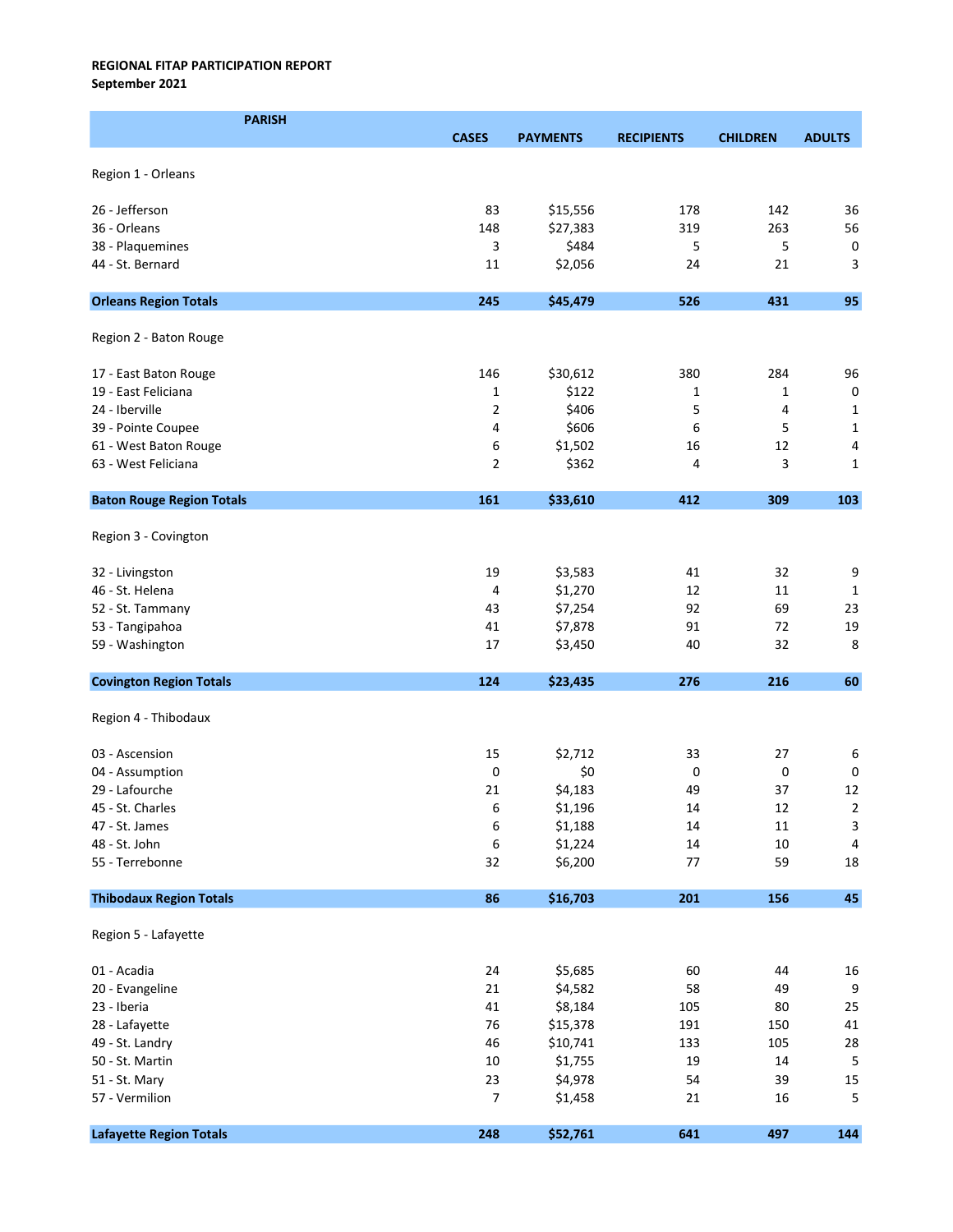September 2021

| <b>PARISH</b>                     |                |                 |                   |                 |                         |
|-----------------------------------|----------------|-----------------|-------------------|-----------------|-------------------------|
|                                   | <b>CASES</b>   | <b>PAYMENTS</b> | <b>RECIPIENTS</b> | <b>CHILDREN</b> | <b>ADULTS</b>           |
|                                   |                |                 |                   |                 |                         |
| Region 6 - Lake Charles           |                |                 |                   |                 |                         |
| 02 - Allen                        | 9              | \$1,901         | 24                | 20              | 4                       |
| 06 - Beauregard                   | 6              | \$1,048         | 11                | 7               | 4                       |
| 10 - Calcasieu                    | 40             | \$7,533         | 86                | 61              | 25                      |
| 12 - Cameron                      |                | \$0             |                   | 0               |                         |
|                                   | 0              |                 | 0                 |                 | $\mathsf 0$             |
| 27 - Jefferson Davis              | 5              | \$1,030         | 12                | 12              | 0                       |
| <b>Lake Charles Region Totals</b> | 60             | \$11,512        | 133               | 100             | 33                      |
| Region 7 - Alexandria             |                |                 |                   |                 |                         |
| 05 - Avoyelles                    | 9              | \$1,918         | 24                | 19              | 5                       |
| 13 - Catahoula                    | $\overline{2}$ | \$244           | $\overline{2}$    | $\overline{2}$  | $\pmb{0}$               |
| 15 - Concordia                    | 10             | \$1,987         | 26                | 25              | $\mathbf 1$             |
| 22 - Grant                        | $\overline{2}$ | \$244           | $\overline{2}$    | $\overline{2}$  | 0                       |
| 30 - Lasalle                      | 6              | \$1,232         | 14                | 11              | 3                       |
| 40 - Rapides                      | 59             | \$12,420        | 139               | 103             | 36                      |
| 58 - Vernon                       | 9              | \$2,179         | 30                | 25              | 5                       |
| 64 - Winn                         | 3              | \$432           | 4                 | 3               | $\mathbf{1}$            |
|                                   |                |                 |                   |                 |                         |
| <b>Alexandria Region Totals</b>   | 100            | \$20,656        | 241               | 190             | 51                      |
| Region 8 - Shreveport             |                |                 |                   |                 |                         |
| 08 - Bossier                      | 21             | \$3,860         | 42                | 35              | $\overline{7}$          |
| 09 - Caddo                        | 95             | \$19,257        | 224               | 184             | 40                      |
| 14 - Claiborne                    | 4              | \$672           | 7                 | $\overline{7}$  | $\pmb{0}$               |
| 16 - DeSoto                       | 8              | \$4,288         | 16                | 13              | $\overline{\mathbf{3}}$ |
| 35 - Natchitoches                 | 17             | \$3,471         | 45                | 38              | $\overline{7}$          |
| 41 - Red River                    | 4              | \$908           | 11                | 10              | $\mathbf 1$             |
| 43 - Sabine                       | 5              | \$830           | 9                 | $\overline{7}$  | $\mathbf 2$             |
| 60 - Webster                      | 9              | \$2,021         | 23                | 18              | 5                       |
|                                   |                |                 |                   |                 |                         |
| <b>Shreveport Region Totals</b>   | 163            | \$35,307        | 377               | 312             | 65                      |
| Region 9 - Monroe                 |                |                 |                   |                 |                         |
| 07 - Bienville                    | $\overline{7}$ | \$1,629         | 17                | 13              | $\overline{4}$          |
| 11 - Caldwell                     | 3              | \$550           | 6                 | 4               | $\mathbf 2$             |
| 18 - East Carroll                 | $\overline{2}$ | \$406           | 5                 | 4               | $\mathbf 1$             |
| 21 - Franklin                     | 6              | \$1,274         | 11                | 7               | $\overline{\mathbf{4}}$ |
| 25 - Jackson                      | 8              | \$1,453         | 17                | 11              | $\,6\,$                 |
| 31 - Lincoln                      | 18             | \$3,327         | 40                | 28              | 12                      |
| 33 - Madison                      | 8              | \$1,550         | 18                | 14              | $\sqrt{4}$              |
| 34 - Morehouse                    | 22             | \$4,773         | 56                | 46              | 10                      |
| 37 - Ouachita                     | 85             | \$19,200        | 230               | 178             | 52                      |
| 42 - Richland                     | 4              | \$825           | 10                | 8               | $\sqrt{2}$              |
|                                   |                | \$856           |                   | 7               |                         |
| 54 - Tensas                       | 3              |                 | 8                 |                 | $\mathbf 1$             |
| 56 - Union                        | 5              | \$1,068         | $14\,$            | 9               | 5                       |
| 62 - West Carroll                 | 4              | \$856           | 10                | 6               | 4                       |
| <b>Monroe Region Totals</b>       | 175            | \$37,767        | 442               | 335             | 107                     |
| <b>Others Totals</b>              | $\mathbf 1$    | 188             | $\mathbf{2}$      | $\mathbf{1}$    | $\mathbf{1}$            |
| <b>STATE TOTALS</b>               | 1,363          | \$277,418       | 3,251             | 2,547           | 704                     |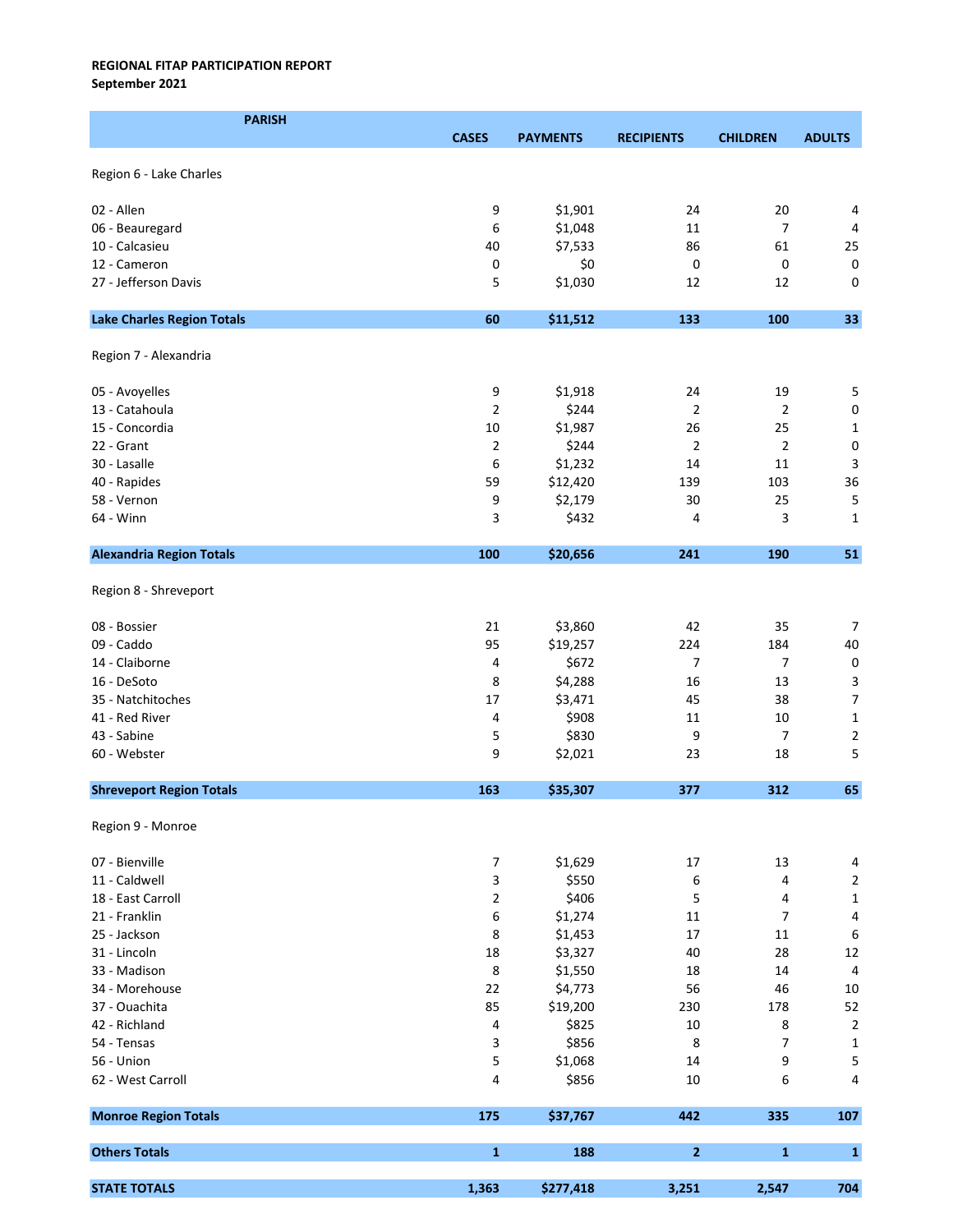August 2021

| <b>PARISH</b>                    |              |                 |                   |                 |                           |
|----------------------------------|--------------|-----------------|-------------------|-----------------|---------------------------|
|                                  | <b>CASES</b> | <b>PAYMENTS</b> | <b>RECIPIENTS</b> | <b>CHILDREN</b> | <b>ADULTS</b>             |
|                                  |              |                 |                   |                 |                           |
| Region 1 - Orleans               |              |                 |                   |                 |                           |
| 26 - Jefferson                   | 88           | \$16,472        | 190               | 149             | 41                        |
| 36 - Orleans                     | 162          | \$30,940        | 361               | 293             | 68                        |
| 38 - Plaquemines                 | 4            | \$606           | 6                 | 6               | $\mathsf 0$               |
| 44 - St. Bernard                 | 14           | \$2,846         | 30                | 24              | 6                         |
|                                  |              |                 |                   |                 |                           |
| <b>Orleans Region Totals</b>     | 268          | \$50,864        | 587               | 472             | 115                       |
| Region 2 - Baton Rouge           |              |                 |                   |                 |                           |
| 17 - East Baton Rouge            | 150          | \$33,034        | 410               | 310             | 100                       |
| 19 - East Feliciana              | 1            | \$122           | 1                 | 1               | $\pmb{0}$                 |
| 24 - Iberville                   | 2            | \$406           | 5                 | 4               | $\mathbf{1}$              |
| 39 - Pointe Coupee               | 5            | \$836           | 12                | 10              | $\mathbf 2$               |
| 61 - West Baton Rouge            | 6            | \$1,248         | 15                | 12              | $\ensuremath{\mathsf{3}}$ |
| 63 - West Feliciana              | 4            | \$886           | 11                | 9               | $\mathbf 2$               |
| <b>Baton Rouge Region Totals</b> | 168          | \$36,532        | 454               | 346             | 108                       |
| Region 3 - Covington             |              |                 |                   |                 |                           |
| 32 - Livingston                  | 21           | \$4,011         | 46                | 35              | 11                        |
| 46 - St. Helena                  | 3            | \$616           | 7                 | 7               | 0                         |
| 52 - St. Tammany                 | 46           | \$8,484         | 102               | 75              | 27                        |
| 53 - Tangipahoa                  | 49           | \$10,018        | 111               | 85              | 26                        |
| 59 - Washington                  | 19           | \$3,504         | 44                | 35              | 9                         |
| <b>Covington Region Totals</b>   | 138          | \$26,633        | 310               | 237             | 73                        |
|                                  |              |                 |                   |                 |                           |
| Region 4 - Thibodaux             |              |                 |                   |                 |                           |
| 03 - Ascension                   | 16           | \$3,101         | 35                | 28              | $\overline{7}$            |
| 04 - Assumption                  | 0            | \$0             | 0                 | 0               | 0                         |
| 29 - Lafourche                   | 23           | \$4,579         | 56                | 42              | 14                        |
| 45 - St. Charles                 | 6            | \$1,094         | $14\,$            | 13              | $\mathbf{1}$              |
| 47 - St. James                   | 6            | \$1,564         | 14                | 11              | 3                         |
| 48 - St. John                    | 6            | \$1,224         | $14\,$            | $10\,$          | $\overline{4}$            |
| 55 - Terrebonne                  | 36           | \$8,285         | 87                | 66              | 21                        |
| <b>Thibodaux Region Totals</b>   | 93           | \$19,847        | 220               | 170             | 50                        |
| Region 5 - Lafayette             |              |                 |                   |                 |                           |
| 01 - Acadia                      | 23           | \$4,856         | 54                | 38              | 16                        |
| 20 - Evangeline                  | 21           | \$4,394         | 57                | 48              | 9                         |
| 23 - Iberia                      | 41           | \$7,886         | 105               | 79              | 26                        |
| 28 - Lafayette                   | 79           | \$17,348        | 202               | 157             | 45                        |
| 49 - St. Landry                  | 53           | \$11,833        | 146               | 114             | 32                        |
| 50 - St. Martin                  | 11           | \$2,066         | 24                | 18              | $\boldsymbol{6}$          |
| 51 - St. Mary                    | 23           | \$4,788         | 53                | 38              | 15                        |
| 57 - Vermilion                   | 8            | \$1,698         | 24                | 18              | 6                         |
| <b>Lafayette Region Totals</b>   | 259          | \$54,869        | 665               | 510             | 155                       |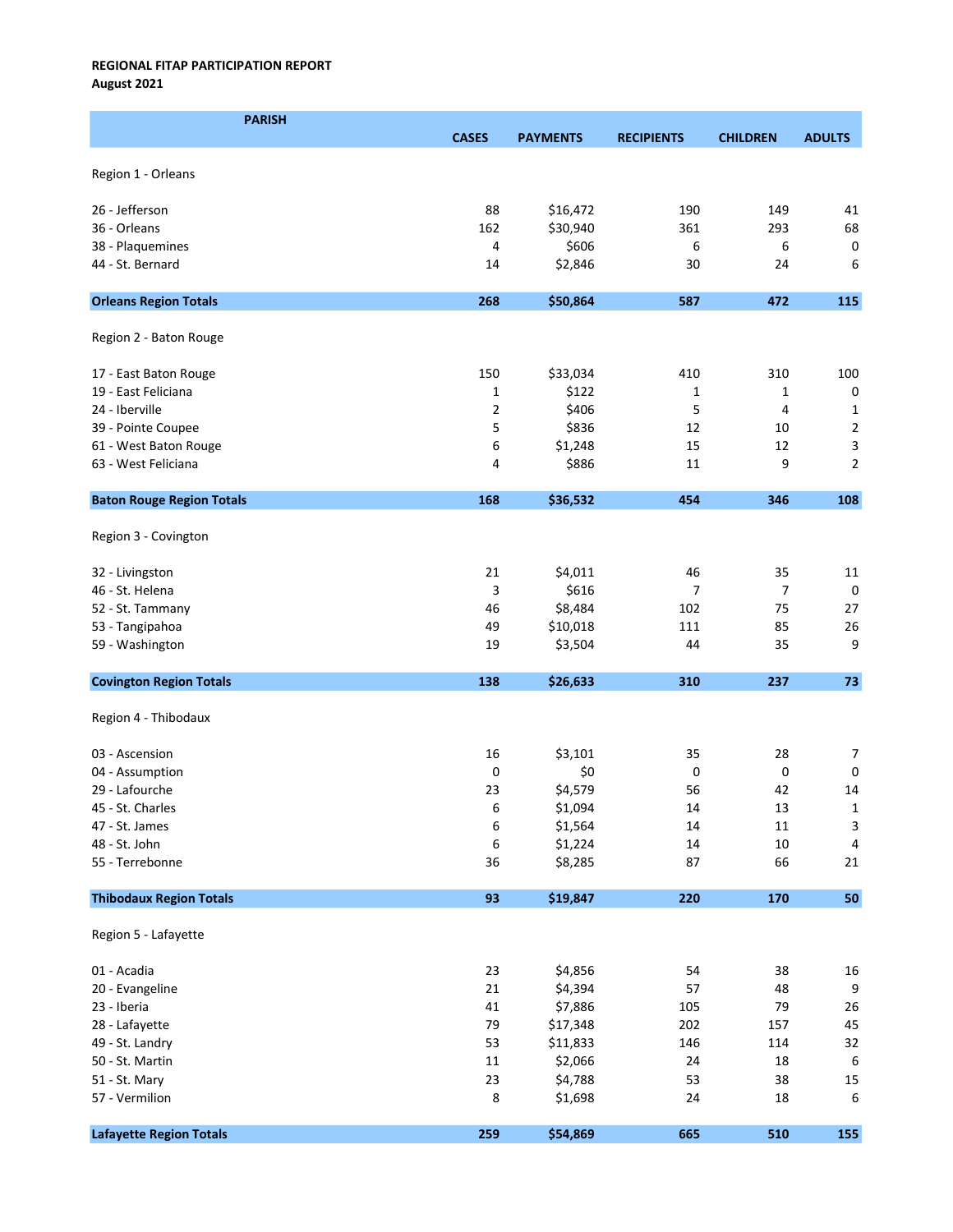August 2021

| <b>PARISH</b>                     |                |                 |                   |                 |                           |
|-----------------------------------|----------------|-----------------|-------------------|-----------------|---------------------------|
|                                   | <b>CASES</b>   | <b>PAYMENTS</b> | <b>RECIPIENTS</b> | <b>CHILDREN</b> | <b>ADULTS</b>             |
|                                   |                |                 |                   |                 |                           |
| Region 6 - Lake Charles           |                |                 |                   |                 |                           |
| 02 - Allen                        | 9              | \$2,303         | 24                | 20              | 4                         |
| 06 - Beauregard                   | 6              | \$1,048         | 11                | $\overline{7}$  | $\overline{4}$            |
| 10 - Calcasieu                    | 43             | \$8,305         | 94                | 68              | 26                        |
| 12 - Cameron                      | 0              | \$0             | 0                 | 0               | $\mathsf 0$               |
| 27 - Jefferson Davis              | 6              | \$1,357         | 17                | 16              | $\mathbf{1}$              |
|                                   |                |                 |                   |                 |                           |
| <b>Lake Charles Region Totals</b> | 64             | \$13,013        | 146               | 111             | 35                        |
| Region 7 - Alexandria             |                |                 |                   |                 |                           |
| 05 - Avoyelles                    | 10             | \$2,586         | 27                | 21              | 6                         |
| 13 - Catahoula                    | 3              | \$432           | 4                 | 3               | $\mathbf{1}$              |
| 15 - Concordia                    | 14             | \$2,791         | 35                | 30              | 5                         |
| 22 - Grant                        | 3              | \$571           | 7                 | 6               | $\mathbf 1$               |
| 30 - Lasalle                      | 9              | \$1,827         | 24                | 18              | 6                         |
| 40 - Rapides                      | 62             | \$13,020        | 151               | 113             | 38                        |
| 58 - Vernon                       | 10             | \$2,503         | 31                | 25              | 6                         |
| 64 - Winn                         | 3              | \$432           | 4                 | 3               | 1                         |
| <b>Alexandria Region Totals</b>   | 114            | \$24,162        | 283               | 219             | 64                        |
|                                   |                |                 |                   |                 |                           |
| Region 8 - Shreveport             |                |                 |                   |                 |                           |
| 08 - Bossier                      | 21             | \$4,765         | 44                | 37              | $\overline{7}$            |
| 09 - Caddo                        | 104            | \$21,045        | 247               | 198             | 49                        |
| 14 - Claiborne                    | 4              | \$672           | 7                 | 7               | $\mathsf 0$               |
| 16 - DeSoto                       | 7              | \$1,092         | 14                | 12              | $\overline{2}$            |
| 35 - Natchitoches                 | 19             | \$3,738         | 47                | 39              | 8                         |
| 41 - Red River                    | 6              | \$1,336         | 16                | 15              | $\mathbf 1$               |
| 43 - Sabine                       | 6              | \$1,018         | 11                | 8               | 3                         |
| 60 - Webster                      | 8              | \$1,974         | 21                | 17              | 4                         |
| <b>Shreveport Region Totals</b>   | 175            | \$35,640        | 407               | 333             | 74                        |
| Region 9 - Monroe                 |                |                 |                   |                 |                           |
|                                   |                |                 |                   |                 |                           |
| 07 - Bienville                    | 6              | \$1,253         | 15                | 12              | $\ensuremath{\mathsf{3}}$ |
| 11 - Caldwell                     | 3              | \$550           | 6                 | 4               | $\sqrt{2}$                |
| 18 - East Carroll                 | 4              | \$716           | 8                 | 7               | $\mathbf 1$               |
| 21 - Franklin                     | 5              | \$685           | 8                 | 5               | $\ensuremath{\mathsf{3}}$ |
| 25 - Jackson                      | 8              | \$1,453         | 17                | 11              | 6                         |
| 31 - Lincoln                      | 24             | \$4,441         | 52                | 37              | 15                        |
| 33 - Madison                      | 8              | \$1,511         | 18                | 14              | $\overline{a}$            |
| 34 - Morehouse                    | 28             | \$6,066         | 73                | 58              | 15                        |
| 37 - Ouachita                     | 93             | \$20,259        | 251               | 193             | 58                        |
| 42 - Richland                     | 4              | \$825           | 10                | 8               | $\overline{2}$            |
| 54 - Tensas                       | $\overline{2}$ | \$408           | 6                 | 5               | $\mathbf 1$               |
| 56 - Union                        | 6              | \$1,074         | $17\,$            | 11              | 6                         |
| 62 - West Carroll                 | 4              | \$856           | 10                | 6               | 4                         |
| <b>Monroe Region Totals</b>       | 195            | \$40,097        | 491               | 371             | 120                       |
| <b>Others Totals</b>              | 5              | 926             | 10                | $\bf 6$         | $\overline{\mathbf{4}}$   |
|                                   |                |                 |                   |                 |                           |
| <b>STATE TOTALS</b>               | 1,479          | \$302,583       | 3,573             | 2,775           | 798                       |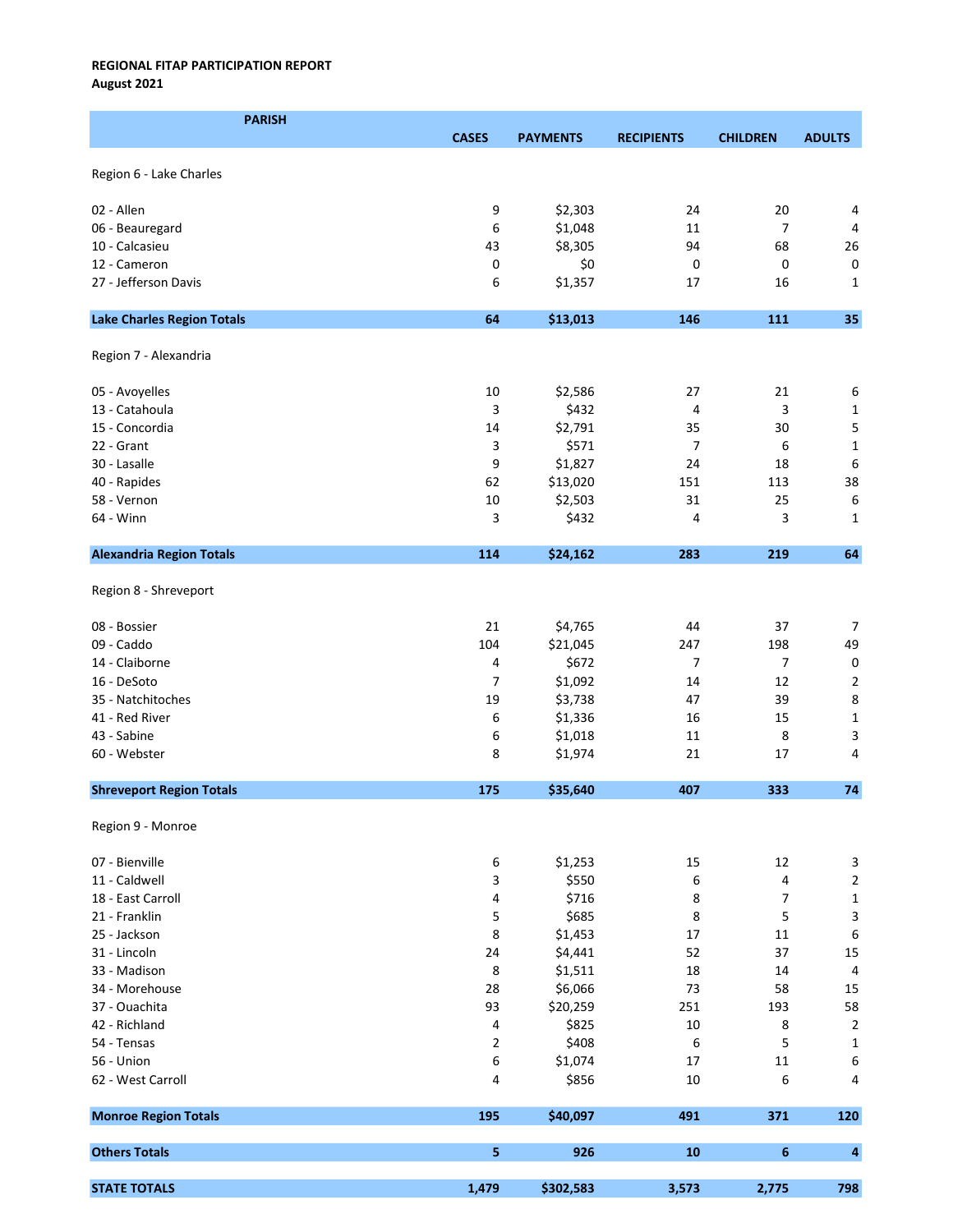July 2021

| <b>PARISH</b>                    | <b>CASES</b> | <b>PAYMENTS</b> | <b>RECIPIENTS</b> | <b>CHILDREN</b> | <b>ADULTS</b>  |
|----------------------------------|--------------|-----------------|-------------------|-----------------|----------------|
| Region 1 - Orleans               |              |                 |                   |                 |                |
| 26 - Jefferson                   | 96           | \$18,275        | 214               | 166             | 48             |
| 36 - Orleans                     | 174          | \$32,957        | 384               | 309             | 75             |
| 38 - Plaquemines                 | 4            | \$606           | 6                 | 6               | 0              |
| 44 - St. Bernard                 | 14           | \$3,008         | 30                | 23              | $\overline{7}$ |
|                                  |              |                 |                   |                 |                |
| <b>Orleans Region Totals</b>     | 288          | \$54,846        | 634               | 504             | 130            |
| Region 2 - Baton Rouge           |              |                 |                   |                 |                |
| 17 - East Baton Rouge            | 167          | \$36,972        | 473               | 357             | 116            |
| 19 - East Feliciana              | 1            | \$122           | 1                 | $\mathbf{1}$    | $\pmb{0}$      |
| 24 - Iberville                   | 2            | \$406           | 5                 | 4               | $\mathbf{1}$   |
| 39 - Pointe Coupee               | 5            | \$972           | 12                | 10              | $\overline{2}$ |
| 61 - West Baton Rouge            | 9            | \$1,998         | 25                | 19              | 6              |
| 63 - West Feliciana              | 4            | \$886           | $11\,$            | 9               | $\overline{2}$ |
| <b>Baton Rouge Region Totals</b> | 188          | \$41,356        | 527               | 400             | 127            |
| Region 3 - Covington             |              |                 |                   |                 |                |
| 32 - Livingston                  | 26           | \$4,722         | 55                | 40              | 15             |
| 46 - St. Helena                  | 3            | \$616           | 7                 | 7               | $\mathbf 0$    |
| 52 - St. Tammany                 | 52           | \$9,432         | 120               | 86              | 34             |
| 53 - Tangipahoa                  | 57           | \$11,429        | 132               | 100             | 32             |
| 59 - Washington                  | 21           | \$4,545         | 50                | 41              | 9              |
| <b>Covington Region Totals</b>   | 159          | \$30,744        | 364               | 274             | 90             |
| Region 4 - Thibodaux             |              |                 |                   |                 |                |
| 03 - Ascension                   | 22           | \$3,803         | 48                | 35              | 13             |
| 04 - Assumption                  | 0            | \$0             | 0                 | 0               | $\mathbf 0$    |
| 29 - Lafourche                   | 23           | \$4,458         | 54                | 42              | 12             |
| 45 - St. Charles                 | 6            | \$1,502         | 15                | 13              | $\overline{2}$ |
| 47 - St. James                   | 6            | \$1,188         | 14                | $11\,$          | $\mathsf 3$    |
| 48 - St. John                    | $11\,$       | \$2,696         | 27                | 19              | $\bf 8$        |
| 55 - Terrebonne                  | 42           | \$8,291         | 102               | 76              | 26             |
| <b>Thibodaux Region Totals</b>   | 110          | \$21,938        | 260               | 196             | 64             |
| Region 5 - Lafayette             |              |                 |                   |                 |                |
| 01 - Acadia                      | 27           | \$5,450         | 63                | 44              | 19             |
| 20 - Evangeline                  | 22           | \$4,634         | 60                | 51              | 9              |
| 23 - Iberia                      | 47           | \$9,754         | 129               | 97              | 32             |
| 28 - Lafayette                   | 79           | \$16,310        | 203               | 156             | 47             |
| 49 - St. Landry                  | 57           | \$13,450        | 162               | 124             | 38             |
| 50 - St. Martin                  | 13           | \$2,698         | 29                | 21              | 8              |
| 51 - St. Mary                    | 23           | \$4,802         | 54                | 38              | 16             |
| 57 - Vermilion                   | $11\,$       | \$2,532         | 31                | 23              | 8              |
| <b>Lafayette Region Totals</b>   | 279          | \$59,630        | 731               | 554             | 177            |